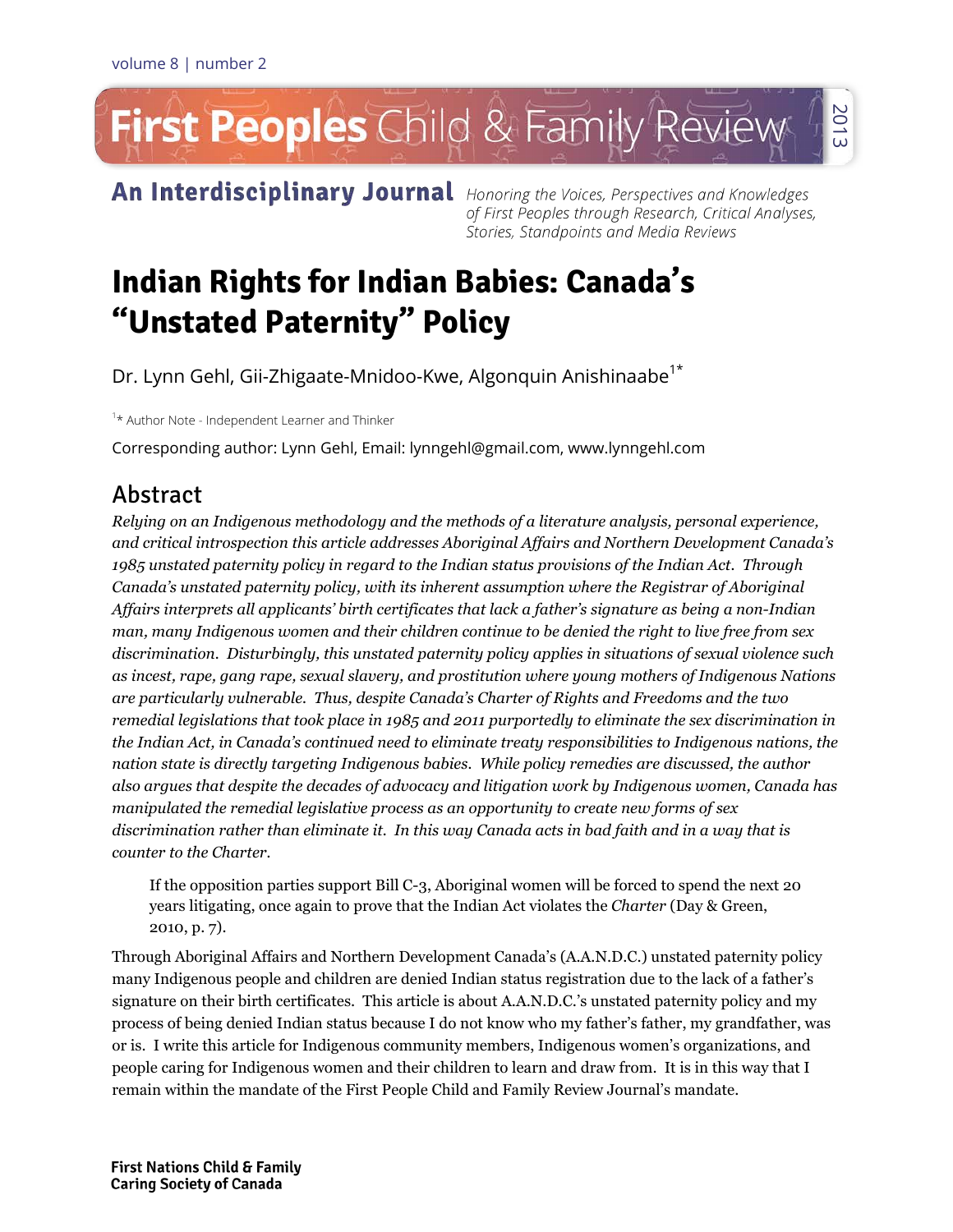In writing this article my methodology emerges from an Indigenous paradigm where in line with Anishinaabeg<sup>2</sup> knowledge philosophy, I draw from my personal experience and my introspection as a plaintiff – rather than from the position of a lawyer offering a legal analysis and thus citing case law<sup>3</sup> – who is currently litigating the continued sex discrimination in the *Indian Act* on the matter of unknown paternity. While it may not be the situation with western scholarship, for the Anishinaabeg of Turtle Island, knowledge gained from personal experience and introspection, and given back through first person storytelling, are legitimate forms of knowledge production and sharing. Truth for the Anishinaabeg is in-situ, meaning it is personal, subjective, and emerges from within. This philosophical idea of truth also echoes in other Indigenous Nations. As the late Haudenosaunee scholar Patricia Monture-Angus (1999) has noted, for Indigenous people "truth is internal to the self" and is gained "through personal examination" (p. 217).<sup>4</sup> Despite centuries of colonization and subjugation, this process of truthing has survived and is making a wave of resurgence in our communities and thus in the academia. It is from within these Indigenous parameters of truth that this article should be read and evaluated. To do otherwise would be to perpetuate the colonial process and the subjugation of Indigenous knowledge. Lastly, regarding my methodology I also need to point out that I feel it is my moral obligation to offer an analysis of what I know on this topic.<sup>5</sup>

**55**

This article on unknown and unstated paternity<sup>6</sup> and the *Indian Act* is structured in six main sections. First, I begin with a literature analysis on the history of the sex discrimination and the *Indian Act*. Second, again drawing from the literature I offer a discussion of the efforts that Indigenous women have taken on in challenging this long-time sex discrimination. This literature analysis of the history of the sex discrimination is intended to provide a foundation to the main purpose of this article. Third, and making up the bulk of this article with its five subsections, I move into an analysis, both literature based and a personal discussion, on the matter of unknown and unstated paternity and the *Indian Act*. Fourth, I offer an update of my court challenge first discussed in "*The Queen and I*" offering a discussion of my 28 year advocacy effort challenging the continued sex discrimination in the Indian Act (Gehl, 2006, 2013). Fifth, I offer a discussion on the international conventions and declarations that Canada violates with its unstated paternity policy. The sixth and last section of this article is my summary and conclusion.

Given that this article relies on personal knowledge, readers may be interested to know my motivation in gaining Indian status registration as well as my motivation for the subsequent litigation. My motivation was, and remains, for the purpose of identity affirmation, $7$  to be registered as a status Indian and become a First Nation band member, as in my situation the two are conflated, meaning I am denied membership because I do not have Indian status (see Gehl, 2006, 2013). My motivation is also for the purpose of

 $^{\rm 2}$  The Anishinaabeg, also spelled Anishinabek, are a series of culturally and linguistically related Indigenous Nations whose territories surround the Great Lakes region.

<sup>&</sup>lt;sup>3</sup> I suggest people interested in reading recent legal analysis that cites case law on Indian status provisions of the Indian Act should read Palmater, 2011. I also suggest Eberts, 2010 and McIvor, 2004, 1995.

<sup>4</sup> See also Castellano, 2000; Battiste and Henderson, 2000; Gehl, 2012; Simpson, 2003.

<sup>&</sup>lt;sup>5</sup> See Blackstock's (2011) discussion about moral courage.

 $6$  Unknown and unstated paternity does not capture the complexity of this issue. This article will flesh out this very matter.

 $^7$ Through the abuse of colonial power Indian status registration has taken on real meaning as a signifier of Indigenous identity and as such it is now a significant element for some people (Gehl with Ross, 2013).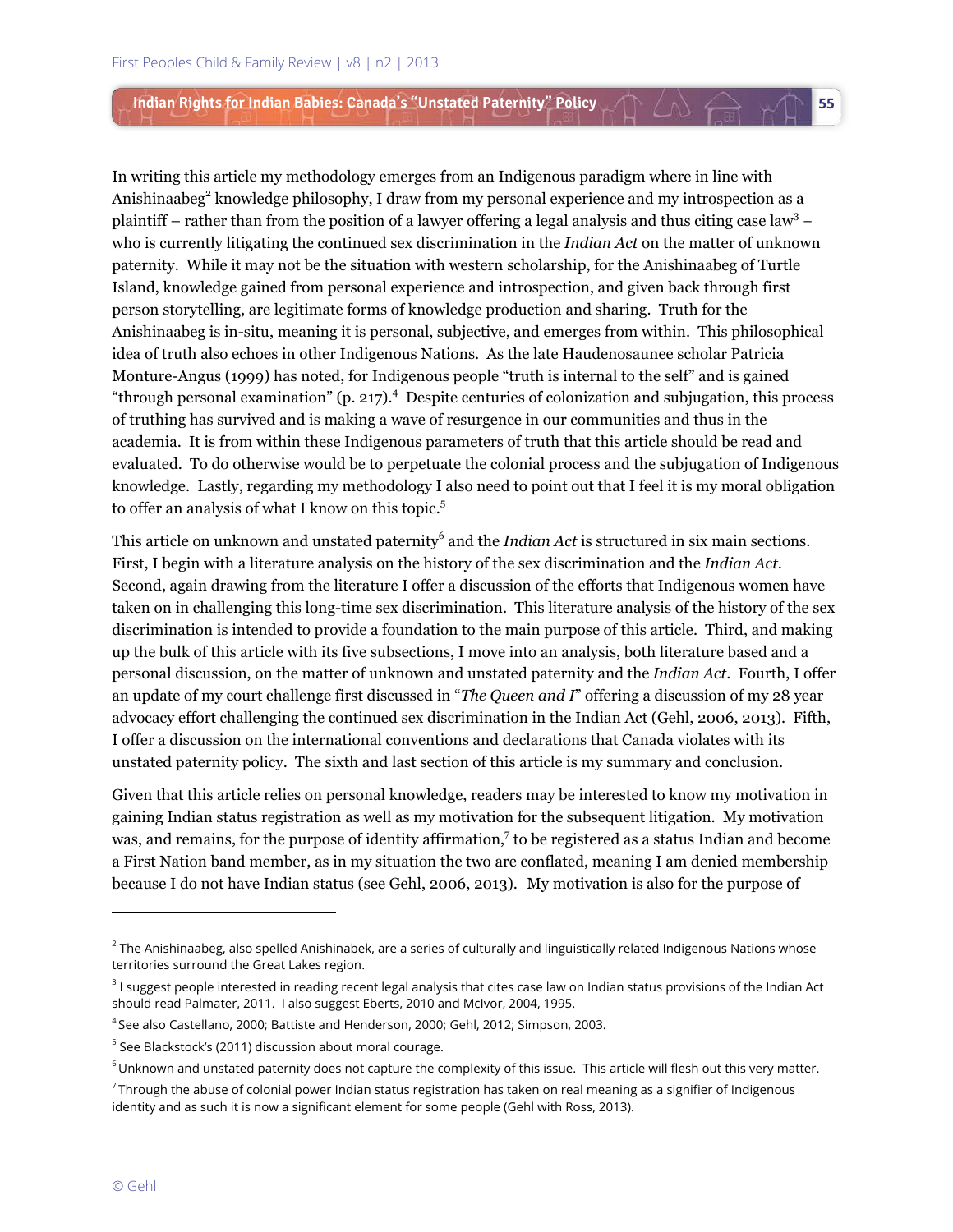gaining my treaty rights such as health care. In light of the amount of time that has passed – 28 years − there is now an additional motivation: citizenship in the broader Anishinabek citizenship endeavour. Again, because I am denied Indian status I am also denied Anishinabek citizenship. While First Nation citizenship, and its ties to Indian status, are significant and require more research, it is outside the scope of this article on unknown and unstated paternity and the *Indian Act*. Suffice it to say here the unstated paternity policy<sup>8</sup> A.A.N.D.C. relies on to deny me Indian status registration also denies me First Nation band membership, access to my treaty rights, as well as citizenship in the larger Anishinaabek citizenship endeavour.

**56**

Before I begin this article it is also important for me to explain the relationship between Indian status registration and Indigenous treaty rights. Canada was born out of an alliance between several Nations. The *Royal Proclamation* of 1763 and the *Treaty at Niagara* of 1764 established a constitutional agreement of peace, friendship, trade, and sharing amongst several Nations of competing interests: British, French, and Indigenous (Borrows, 2002; Gehl, 2011). After this foundational constitutional framework was established, the British proceeded to enter into treaties with individual Indigenous Nations such as the Ojibway and Cree. Through these latter treaty agreements several generations of settler Canadians have gained access to Indigenous land and resources and all the benefits. In addition, through these agreements, hunting and fishing rights, education, health care, and annual annuity payments for the Indigenous Nations were affirmed, established, and protected. These Indigenous treaty rights are now enshrined in section 35 of Canada's *Constitution*. Respecting Indigenous treaty rights is Canada's responsibility. It is in this way, that just as settler Canadians are beneficiaries of the treaty agreements so are Indigenous Nations. "We are all treaty people" is a common axiom and as Commissioner Morris stated, these treaties were and are to last "as long as the sun shall shine, the grass shall grow, and the rivers flow" (Office of the Treaty Commission, 2011).

### History of the Sex Discrimination in the Indian Act

The bill [read Bill C-3] that you have before you that you are considering … is a piece of garbage, to be frank. It does not do anything near what it should do (McIvor, 2010).

Eventually, through the imposition of colonial policy and laws, it was through the process of Indian status registration whereby Indigenous people became, and continue to be, entitled to their treaty rights. It is because of this relationship between Indian status registration and treaty rights that many people conflate "treaty" and "status" as in a "treaty status" Indian. Initially the legislative process of defining who an Indian was followed an Indigenous model, meaning being an Indian was more about community relationships and affiliation and thus broad and inclusive. Despite this inclusive beginning, through the application of an increasingly narrow definition of Indian status, the government of Canada began limiting the number of people entitled to Indian status, and through this process began eliminating the federal government's treaty responsibilities established in 1764 during the *Treaty at Niagara* (Miller, 2004). This process of narrowly defining and controlling who an Indian was, and is, is commonly referred to as eliminating the "Indian problem" (Scott qtd. in Troniak, 2011). One example of this process is that at one time an Indian person who gained an education or who became a professional was

 $^8$  In using the term policy I am referring to standard practice.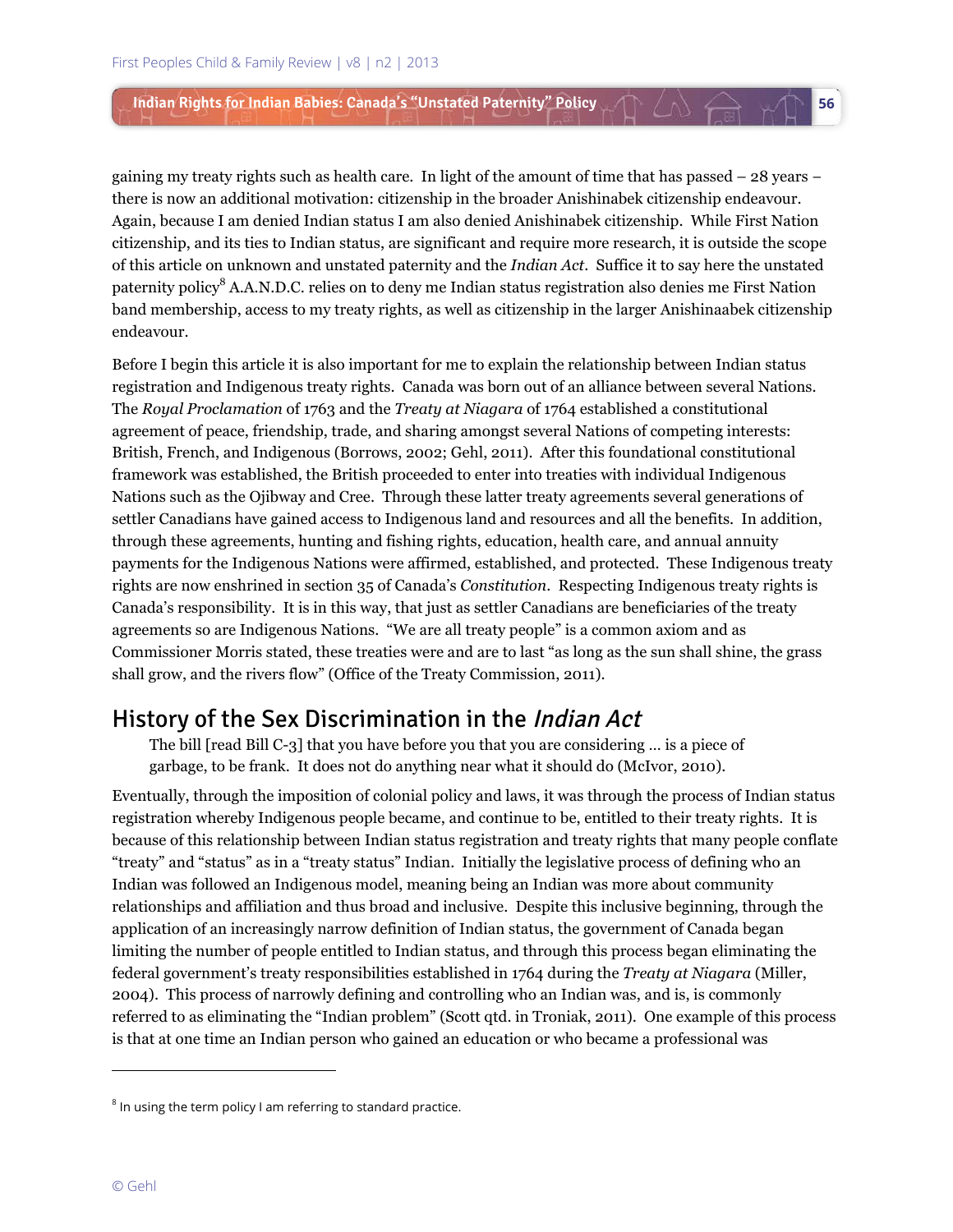involuntarily enfranchised into Canadian society. Consequently, they were also denied their treaty rights.

**57**

When it was determined that the process of enfranchising Indians and eliminating Indigenous treaty rights was proceeding at a snail's pace, Indian women and their children became the target of the patriarchal and racist regime. Through a series of legislative acts dating back to the 1857 *Gradual Civilization Act*, Indian women and their children were enfranchised when their husband or father was enfranchised. It was through the 1869 *Gradual Enfranchisement Act* where Indian women, along with their children, who married non-Indian men (a.k.a. marrying out) were enfranchised, denied Indian status registration and thus their treaty rights (Miller, 2004). At this time, as per the European model of the world, women were considered chattel or appendages of their husbands and therefore if, and when, they married a non-Indian man they too became a non-Indian person (Gehl, 2006, 2013). Eventually, the process of eliminating status Indians through sex discrimination was codified in section 12(1)(b) of the 1951 *Indian Act* (Gilbert, 1996). Significant to this discussion is another form of sex discrimination first codified in the 1951 *Indian Act*: the double-mother clause. Essentially, through the double-mother clause a person was enfranchised at the age of 21 years if both their mother and paternal grandmother (two generations of non-Indigenous mothers) were non-Indians prior to their marriage (Eberts, 2010).

With this loss of status, Indian women also lost their treaty rights, their right to live in their communities, their right to inherit property, and their right to be buried in the community cemetery. Further, through this sex discrimination "Aboriginal women have been denied opportunities to hold leadership positions within their communities and organizations and have been excluded from high-level negotiations among Aboriginal and Canadian political leaders" (McIvor, 2004, p. 108).

Having offered this context, the next section of this article is dedicated to a discussion of the efforts Indigenous women have taken to eliminate this long time sex discrimination as well as a discussion of how it continues.

# Ogitchidaa Kwewag

As most know, many Indigenous women have worked tirelessly to eliminate section 12(1)(b) of the *Indian Ac*t and its intergenerational effects. I think it is appropriate to refer to these Indigenous women as Ogitchidaa Kwewag, an Indigenous term that best translates to a brave woman who is dedicated to the safety, security, and service of her family, community, and nation. In addition, activists and scholars<sup>9</sup> from many disciplinary backgrounds have written about the efforts of these Ogitchidaa Kwewag. On the national and international scale it is Mary Two-Axe Early, a Mohawk woman from Kahnawake, Quebec, who in 1966 began to speak publicly about the matter, where eventually she approached the Royal Commission on the Status of Women (Jamieson, 1978). It was in 1971 when now icon of Indigenous women's rights Jeannette Corbiere-Lavell, an Anishinaabe woman from Manitoulin Island, Ontario, took the matter of section 12(1)(b) to court arguing it violated the *Canadian Bill of Rights*. Yvonne Bedard, from Six Nations, Ontario, was also addressing the sex discrimination, and it was in 1973 when both their cases were heard together at the Supreme Court of Canada (S.C.C.) level. Unfortunately, relying on a

<sup>&</sup>lt;sup>9</sup> See also Bear with the Tobique Women's Group, 1991; Cannon, 2008; S. Day, 2011; Day and Green, 2010; Gilbert, 1996; Eberts, 2010; Fiske and George, 2006; Gehl 2013, 2011, 2006; Jamieson, 1978; McIvor, 2010, 2004, 1995; Monture-Angus, 1999; Moss, 1987; Palmater, 2011; Silman, 1987; Stevenson, 1999; Wherrett, 1996.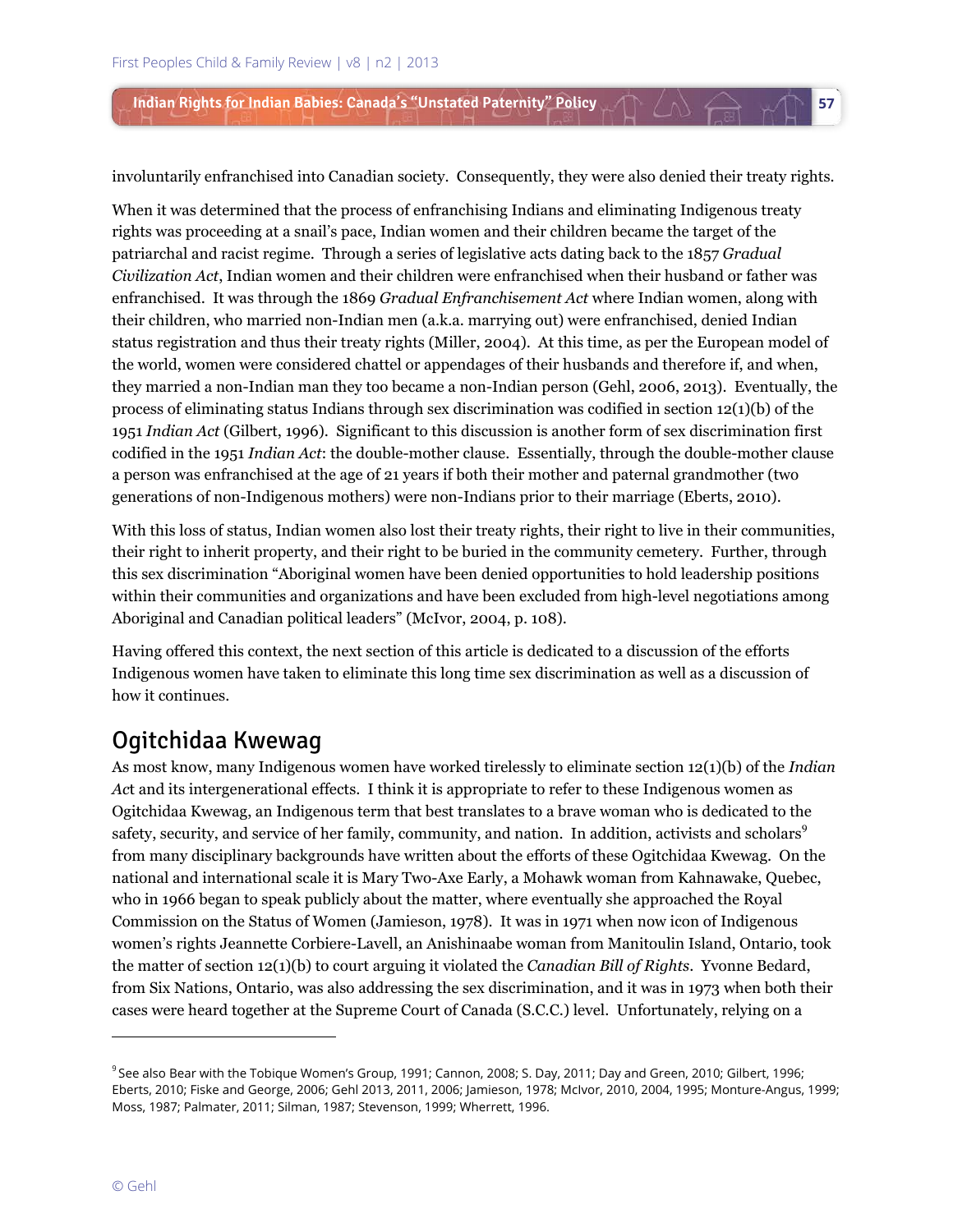patriarchal line of reasoning, the S.C.C. ruled that because Indian women who married non-Indian men "had equality of status with all other Canadian married females", there was no sex discrimination to resolve (McIvor, 2004, p. 113).<sup>10</sup>

**58**

Although this 1973 S.C.C. decision was a setback, in 1981 Sandra Lovelace, a Maliseet woman from Tobique First Nation, New Brunswick, appealed to the United Nations Human Rights Committee (U.N.H.R.C.) regarding section 12(1)(b). Because her marriage and loss of status registration occurred prior to the *International Covenant on Civil and Political Rights* the U.N.H.R.C. declined to rule on the matter of sex discrimination. Nonetheless, the U.N.H.R.C. did rule that the *Indian Act* violated section 27 of the International Covenant, which protected culture, religion, and language. Through this ruling it became evident that Indigenous women did have rights that international fora were willing to stand behind and protect (McIvor, 2004). $^{11}$ 

Largely due to the actions of these Ogitchidaa Kwewag, combined with the patriation of Canada's *Constitution* in 1982 intact with the *Charter of Rights and Freedoms*, in particular section 15 – the sex equality section – in 1985 the *Indian Act* was amended.<sup>12</sup> As a reminder for readers section 15 of the *Charter* reads: "Every individual is equal before and under the law and has the right to the equal protection and equal benefit of the law without discrimination and, in particular, without discrimination based on race, national or ethnic origin, colour, religion, sex, age or mental or physical disability." Through this amendment to the *Indian Act* many Indigenous women, involuntarily enfranchised for marrying non-Indian men, were re-instated as status Indians, and many of their children were *newly registered* as status Indians for the first time. Statistics Canada reports that by the end of 2002, more than 114,000 individuals gained Indian status registration through the 1985 amendment (O'Donnell & Wallace, 2012). Through this process, many re-instated women re-gained, whereas their newly registered children gained for the first time, First Nation band membership and entitlement to their treaty rights that were protected through the 1764 *Treaty at Niagara*. Indian status registration entitlement for the grandchildren of these reinstated Indian women, however, is another matter.

Although many think the 1985 amendment to the *Indian Act* was for the purpose of establishing equality between men and women, and foremost to achieve compliance with the equality provisions of the *Charter of Rights and Freedoms*, it in fact failed. Through the creation of the second-generation cut-off rule, the grandchildren of women once enfranchised for marrying out continued to be denied Indian status registration and consequently all that went with it such as band membership and their treaty rights. Succinctly, the second-generation cut-off rule is a process whereby after two successive generations of parenting with a non-Indian parent, either mother or father, the loss of status registration occurs.<sup>13</sup> While the second-generation cut-off rule applies to all births after 1985 – the descendants of Indian men included – it was applied immediately in a retroactive way to the descendants of the re-instated Indian

<sup>&</sup>lt;sup>10</sup> See also Monture Angus, 1999; S. Day, 2011.

<sup>&</sup>lt;sup>11</sup> See also Monture-Angus, 1999; Silman, 1987; Stevenson, 1999.

 $12$  April 17, 2012 marked the thirtieth anniversary of the Charter of Rights and Freedoms. Possibly needless to say, I did not celebrate.

 $13$  While many may argue that it was in 1985 when the enfranchisement process was removed from the Indian Act, I disagree. It is my contention that enfranchisement has a new form: the second-generation cut-off rule.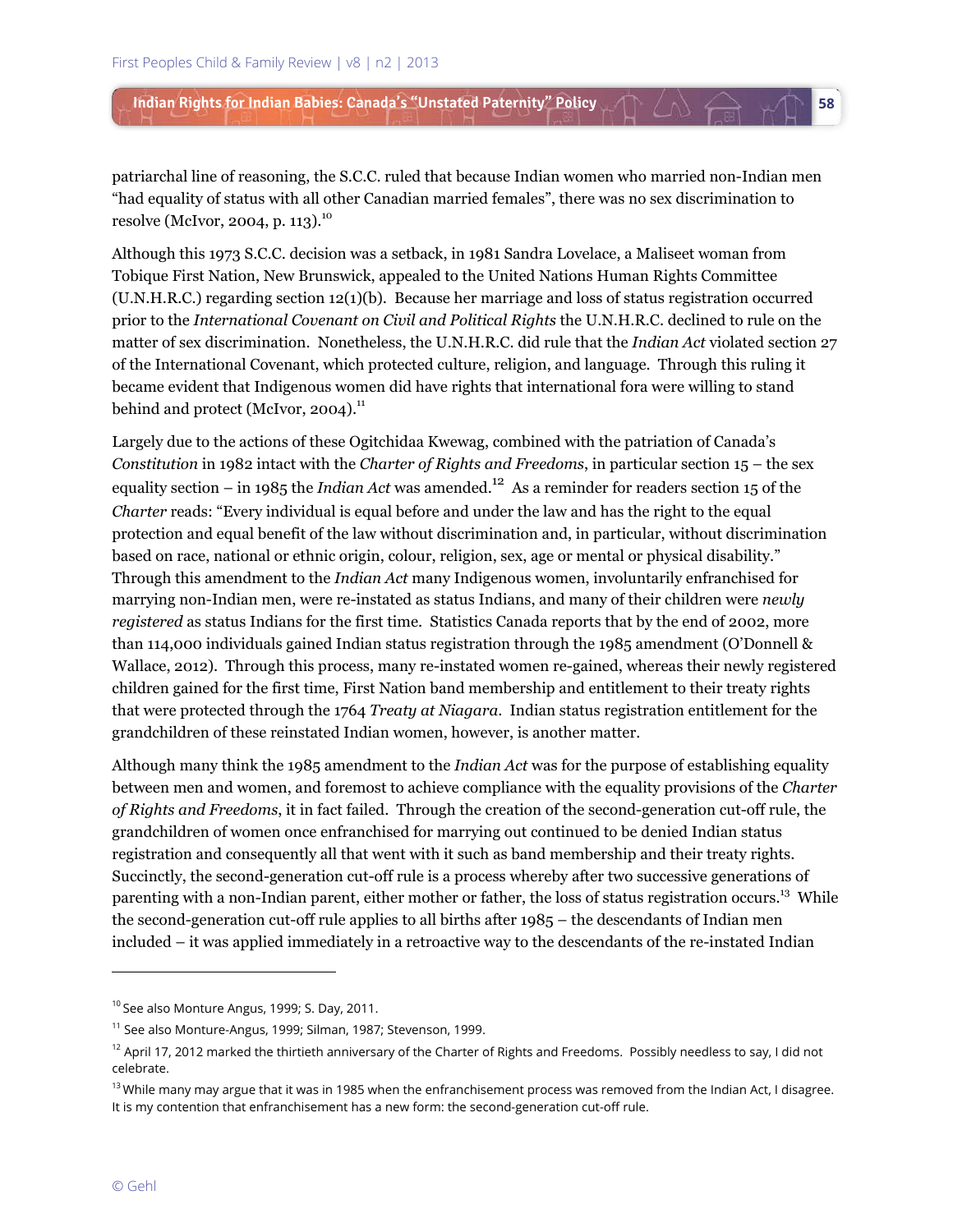women one generation sooner. Through this discriminatory process, Corbiere-Lavell has stated, "Three of my five grandchildren do not have legal rights to be members of my community" (as cited in Keung, 2009, n.p.).

**59**

To understand this legislative complexity is not a simple task. First, it is important to understand that because of the 1985 amendment, Indian status registration is now stratified into two main subsections: 6(1) and 6(2). While subsection 6(1) status, and its many paragraphs (sub-subsections) – (a) (b) (c) (d) (e) and  $(f)^{14}$  – allows a parent to pass on Indian status to his or her children in his or her own right, subsection 6(2) status does not. This means a 6(2) parent must parent with another status Indian in order to pass on Indian status registration to his or her children. For this very reason many people refer to 6(1) as a stronger form of status, and 6(2) as a weaker form. Certainly, this distinction is useful at conveying some of the legal complexity created in 1985.

Within the stronger form of Indian status registration, paragraph  $6(1)(a)$  is the best form of status. When the *Indian Act* was amended, Indian men and all their descendants born prior to April 1985, the date of amendment, were all registered under paragraph 6(1)(a), whereas the Indian women who married out were only registered under paragraph  $6(1)(c)$  and their children were only registered under the weaker form of status registration subsection 6(2). As a result of this difference in Indian status registration, and as suggested above, the grandchildren of Indian women became immediate targets of the secondgeneration cut-off rule. This of course means that the sex discrimination was not eliminated. Rather, through Bill C-31 the sex discrimination was passed on to the children and grandchildren of Indian women once enfranchised for marrying out (Eberts, 2010).<sup>15</sup> It is precisely in this way that the 1985 amendment to the *Indian Act* through Bill C-31 was "failed remedial legislation" (Eberts, 2010, p.28).

As most know by now Sharon McIvor and her son Jacob Grismer's situation is illustrative of the government of Canada's continued reluctance to resolve the sex discrimination. Through the 1985 amendment McIvor was designated as a 6(2) Indian, the weaker form of status registration which thus prevented her from passing on status to her children in her own right because the Indian status granted descends from her Indian women forbearers versus her Indian men forbearers (McIvor, 2004).<sup>16</sup> For 25 years, McIvor continued the important work of eliminating the sex discrimination that the children and grandchildren of Indian women once enfranchised continue to face  $(S. Day, 2011).<sup>17</sup>$ 

An ally to Indigenous women, Mary Eberts, relying on her critical legal perspective, offers her comments and analysis on the McIvor decision. Eberts explains that Madam Justice Ross of the British Columbia Supreme Court agreed with McIvor's legal team that the comparator group for McIvor and her son Grismer was the Indian men who married non-Indian women and their children who on April 17, 1985, were registered as status Indians under 6(1)(a) of the *Indian Act.* Through applying this comparator group Ross J. ruled that the "preference for descent of status through the male line is discrimination on

<sup>&</sup>lt;sup>14</sup> Outside of my discussion of 6(1)(a) and 6(1)(c) and how A.A.N.D.C. applies them to Indigenous women and men in an unequal manner, I do not discuss the other paragraphs (sub-subsections) of 6(1). This discussion is beyond the scope of this paper.

<sup>15</sup> See also Gehl, 2006, 2013; Gilbert, 1996; McIvor, 2004.

<sup>&</sup>lt;sup>16</sup> See also Eberts, 2010.

<sup>&</sup>lt;sup>17</sup> See also Day and Green, 2010; Eberts, 2010; Haesler, 2010.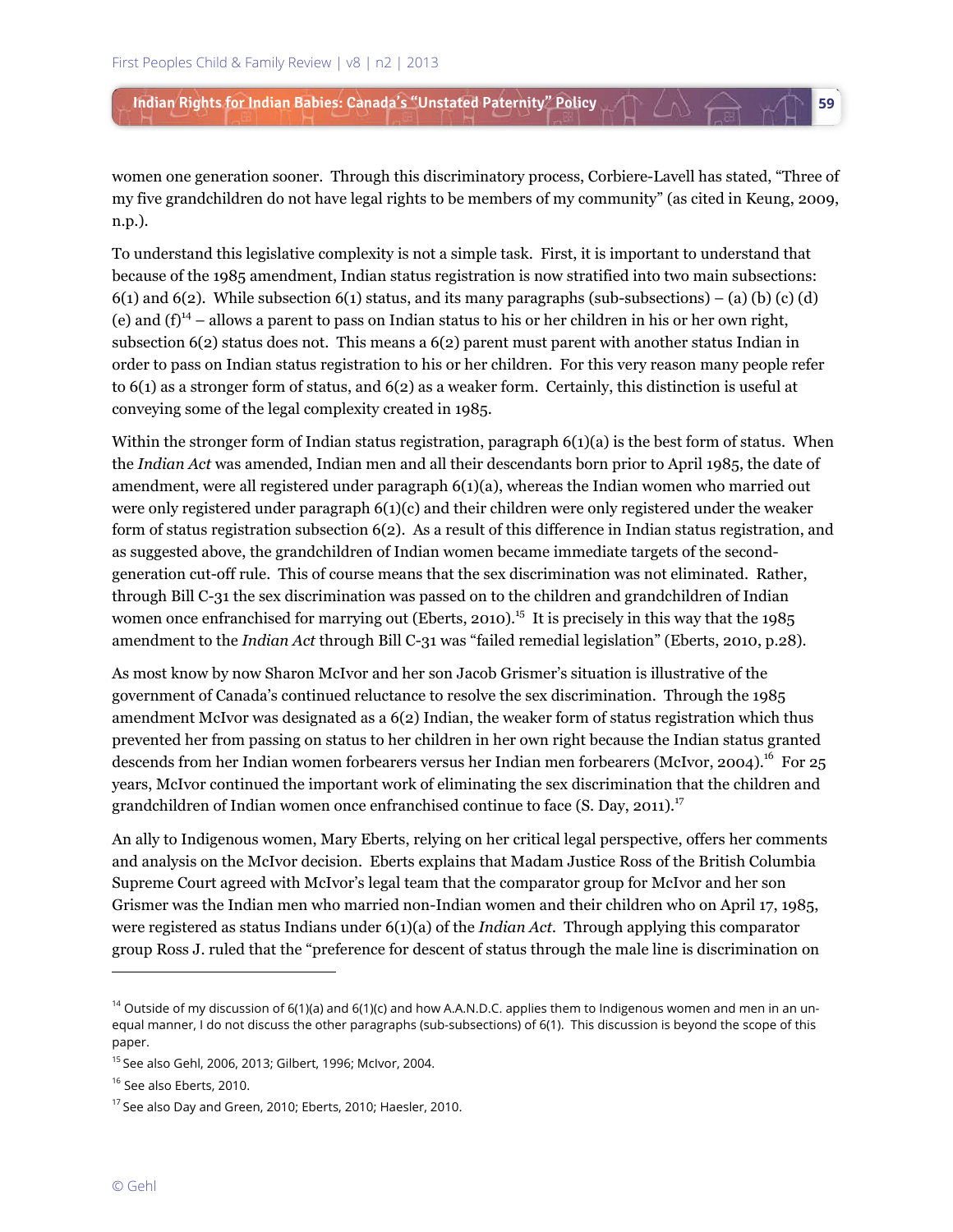the basis of sex and marital status" (Eberts, 2010, p. 32). Ross J. ruled that 6(1)(a) must be equally applied to Indian men and their descendants and the Indian women once enfranchised and their descendants (Eberts, 2010). Alternatively stated, the children and grandchildren of both Indian men and the Indian women who married out should all be registered under 6(1)(a) of the *Indian Act*. This ruling was cause for celebration.

**60**

 $LN \ominus \rightarrow \vee$ 

Unfortunately, through yet another questionable line reasoning the Court of Appeal narrowed the scope of Justice Ross' legal remedy by using a comparator group for Grismer thereby completely ignoring McIvor's situation of her inability to pass on status registration to her grandchildren. Yet it was McIvor, not her son, who brought the matter of sex discrimination to court. The new comparator group which Justice Harvey Groberman relied on was the grandchildren once enfranchised through the double-mother clause codified in section  $12(1)(a)(iv)$  that came into effect on September 4, 1951. As discussed above, through the double-mother clause a person was enfranchised at the age of 21 years when both their mother and paternal grandmother were non-Indians prior to their marriage. This change means that McIvor's son is only entitled to 6(1)(c) and his children 6(2) status. In relying on this comparator group Groberman J.A. narrowed the scope, where as a result, and in line with Bill C-31, the legal remedy found in Bill C-3 fails to resolve all the sex discrimination. It is precisely for this reason that Eberts (2010) has argued the "Court of Appeal decision is a deep disappointment" and further "is, in fact, almost a case-book example of judicial activism producing bad law" (p. 39-40).

One can determine, through Justice Groberman's reasoning many caveats remain in the *Indian Act*'s current form. First, the grandchildren of Indian women once enfranchised, and born prior to September 4, 1951 – when the double-mother clause was first enacted – will continue to be denied Indian status registration, yet the grandchildren of Indian men in this same situation are registered. Second, grandchildren of Indian women born through common law relationships rather than the institution of marriage will continue to be denied status registration. Third, the female children (and their descendants) of Indian men who co-parented with non-status women in common law union will continue to be excluded, yet the male children (and their descendants) of Indian men who co-parented with nonstatus women in common law union have status. Fourth, the grandchildren of Indian women once enfranchised and now re-instated are only entitled to 6(2) status and therefore will not be able to pass on status to their children born prior to April 17, 1985, yet the grandchildren of Indian men are registered under  $6(1)(a)$ . Clearly, it is in these ways that matrilineal descendants remain targets of sex discrimination (McIvor & Brodsky, 2010).

Unfortunately, on November 5, 2009, the S.C.C. refused to hear the appeal in the case of *McIvor v. Registrar, Indian and Northern Affairs Canada.* Although Brodsky and McIvor argued Bill C-3 as inadequate remedial legislation, in January 2011 it passed into law. Thus, despite the *Charter of Rights and Freedoms*, in particular section 15 which states women have the right to live free from racial and sex discrimination, like Lovelace before her, McIvor has been forced to pursue the elimination of the sex discrimination beyond the domestic arena. Shortly after Bill C-3 became law McIvor filed a complaint against Canada with the U.N.H.R.C (S. Day, 2011). In taking on this process McIvor herself has argued, "Canada needs to be held to account for its intransigence in refusing to completely eliminate sex discrimination from the *Indian Act* and for decades of delay" (as cited in Haesler, 2010, n.p.). Similarly, the Director of the Women's Legal Education and Action Fund (L.E.A.F.), Joanna Birenbaum (2010), has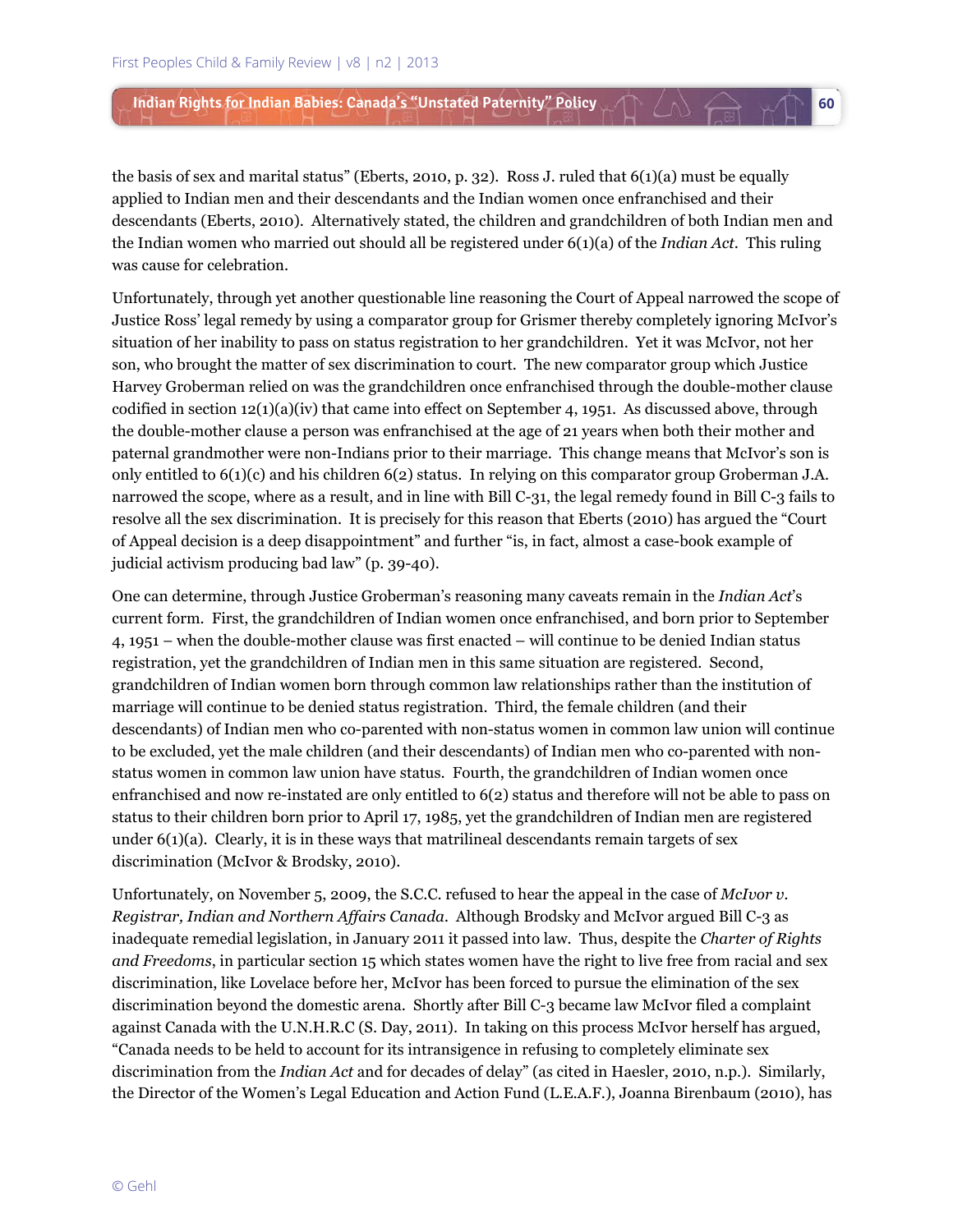argued that forcing Indigenous women such as McIvor "to endure the emotional and financial hardship of years and years of additional protracted litigation to remove the remaining areas of sex discrimination in the status provisions is unconscionable" (n.p.). Notwithstanding these issues and arguments, it is estimated that as many as 45,000 grandchildren of Indian women once enfranchised for marrying out will gain the right to status registration through this more recent amendment (Day & Green, 2010; O'Donnell & Wallace, 2012). They will now also be more likely to be entitled to First Nation band membership and their treaty rights.

**61**

In sum, despite the efforts of Ogitchidaa Kwewag – Two-Axe Early, Corbiere-Lavell, Bedard, Lovelace, and more recently McIvor – the 156 year (as of 2013) history of the sex discrimination in the *Indian Act* continues. This is the case, regardless of the fact that Indigenous women have dedicated over fifty years to its elimination (Eberts, 2010, p. 42). Although living in a post-*Charter* era, for me and possibly many others, the equality outlined in section 15 of the *Canadian Charter of Rights and Freedoms* has no real practical value beyond that of a pitiful and meaningless fictional story. Through living, observing, and thinking about the process of remedial legislation – both in 1985 and 2011 − I have come to realize that Canada manipulates legislative change as an opportunity to create new forms of sex discrimination rather than eliminate it. The next section of this article discusses yet another form of sex discrimination that has not received much attention: unknown and unstated paternity and the *Indian Act*.

## Unknown and Unstated Paternity and the Indian Act

#### Traditional Knowledge

No one born out of wedlock or any descendant of such a person, even in the tenth generation, may be included among the LORD'S people (Canadian Bible Society, 1979, p. 193).

Although not without limitations, the historical record is a useful source in discussing the Indigenous family model. After assessing the needs of the Indians of Lower Canada, the 1845 Bagot Commission reported on child rearing practices stating, "an event of this nature [child of unknown or unstated paternity] does not cast a stigma upon the mother, nor upon the child, which is usually adopted into the tribe" (App. EEE, section 1, Indians of Canada East). Similarly, in his work on the Algonquin Nation of the Ottawa River, F.G. Speck (1915) observed it was the Chief's responsibility to take care of orphaned children (p. 21). Further to this, Gordon Day (1979) has stated, "the basic unit of Algonquin society was the family: the father and mother, grandparents, children and adopted children" (p. 3).

While the historic record reveals these tidbits of knowledge, my knowledge of the Indigenous family model also emerges from the oral stories my kokomis (grandmother in Algonquin) told me. Originally from Pikwàkanagàn First Nation, Ontario my kokomis was an Anishinaabemowin language speaker and storyteller. Several times she recited to me the story about her kokomis Angeline Jocko. Angeline, a Mohawk woman from the Lake of Two Mountains, was born around 1825 and it was in 1844, when she was nineteen years old, that she married Joseph Gagnon, Sr. Despite having several biological children of her own, my kokomis explained, Angeline adopted two little boys named little Paul Jocko (possibly a sibling's son) and Moses Martell.

In my process of understanding the Indigenous family model, parenting, and community membership, I also turn to Anishinaabe governance laws, in particular the Clan System of Governance. Through clan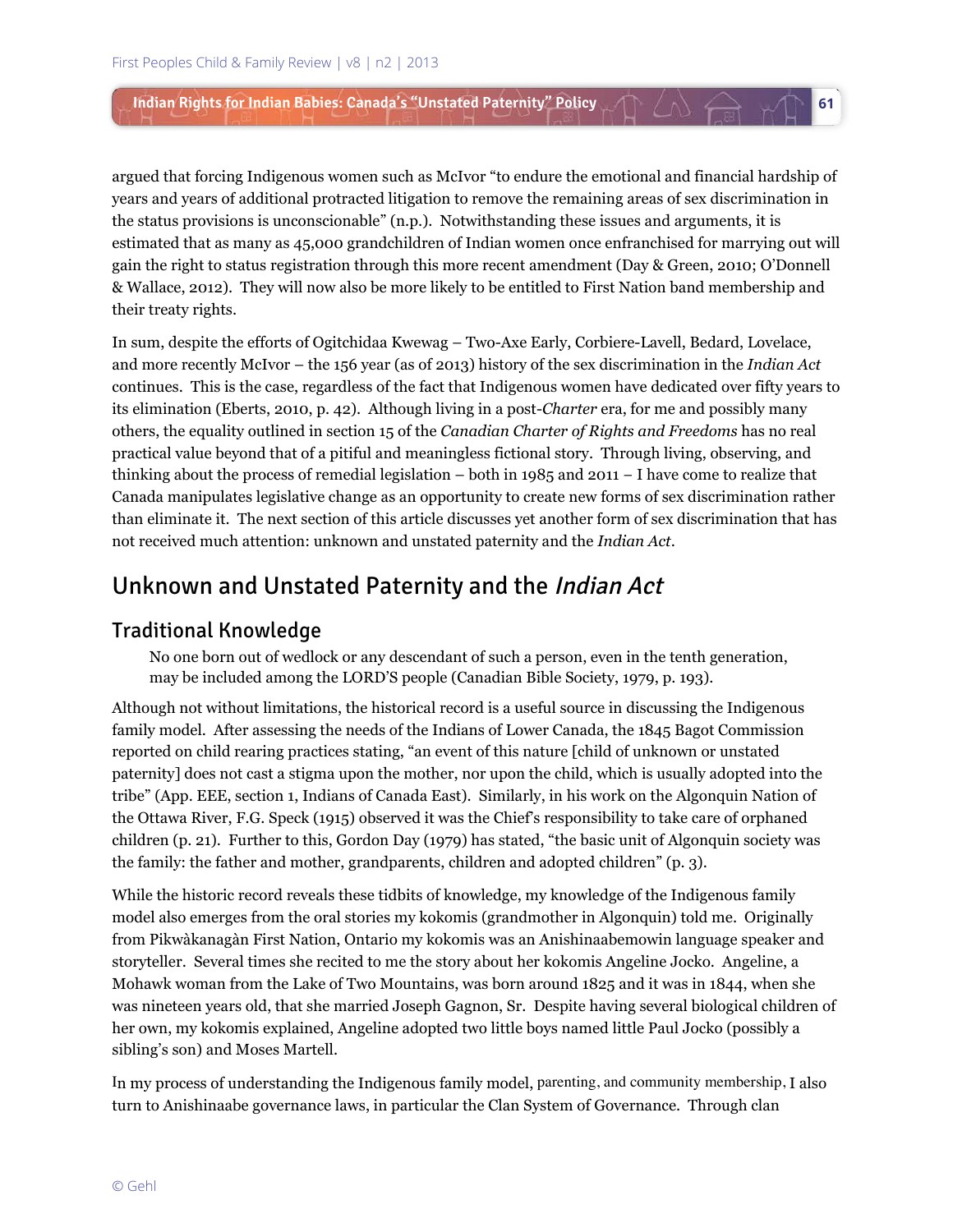teachings such as the need to keep our blood clean, men and women were encouraged to seek new genetic material from outsiders as the diversity assured the health and wellness of the people. In addition to this, it was common practice for Indigenous nations to adopt, kidnap, and assimilate young children when membership loss due to disease and war was great. In this way, parenting and community membership was not always reducible to the biological parents. Pamela D. Palmater (2011) arrives at a similar realization of the limitations of blood as the criteria in determining identity and nationhood when she argues, "blood is not only unnecessary as an indicator of our identities; it is completely irrelevant" (p. 218). Rather, it is the social cultural aspect that determines who we are such as the deeply rooted connections to our nations that include family, larger community relations, and traditional territories, as well as the collective history, values, and beliefs that we share in common with one another (Palmater, 2011). Cannon (2008) concurs with this broader understanding of identity and belonging, offering there exists in Indigenous culture an "ancient context" that informs us of the importance of respecting women and the responsibilities they carry (p. 6).

**62**

Within the Anishinaabeg knowledge tradition there are many ancient and sacred stories about Ashkaakamigo-Kwe (Mother Earth), Nokomis Dibik-Giizis (Grandmother Moon), Giizhigoo-Kwe (Sky Woman), Manitou-Kwe (Spirit Woman), and Wenonah (The First Breast Feeder). Anishinaabeg stories teach us that in their role as creators and nurturers of life, these mothers loved all children regardless of what western culture refers to as non-paternity disclosure. Further, through these stories the Anishinaabeg continually learn that all children are valued as gifts from Creator and all are deserving of the love needed to achieve mino-pimadiziwin, meaning the good life.

### Legislative History

As the historical record, my family oral history, traditional governance practices, and sacred teachings inform, eventually the *Indian Act* began to impose European definitions and practices on who was and who was not an Indian child, even though the inclusion of all children regardless of paternity disclosure was once traditional Indigenous practice. In 1927, section 12 of the *Indian Act*, which remained in place until 4 September 1951, stated that "Any illegitimate child may, unless he has, with the consent of the band whereof the father or mother of such child is a member, shared in the distribution moneys of such band for a period exceeding two years, be, at any time, excluded from the membership thereof by the Superintendent General" (as cited in Gilbert, 1996, p. 34). This criterion was broad and inclusive in that all that was required was the sharing of band funds. From 4 September, 1951, through 13 August, 1956 the criteria of who was an Indian shifted slightly where the test was "the Registrar had to be *satisfied* that the father was not an Indian in order to omit adding a name to the register" (as paraphrased in Gilbert, 1996, p. 33, emphasis mine). The criteria shifted once again from 14 August, 1956, through 16 April, 1985, where section 12(2) stated that illegitimate children were automatically added to the Indian register whereby the band had twelve months to protest. This provision protected Indigenous mothers and their children. That said, if and when a protest was made and the Registrar determined that the father of the child was a non-Indian person then the child's name was removed from the official Indian register (Gilbert, 1996, p. 33). In summary, although regulated by legislation, and although the inclusive process was once narrowed, it was eventually re-expanded to include all children regardless of non-paternity disclosure unless a successful protest was made. This process of inclusion remained in place until 1985.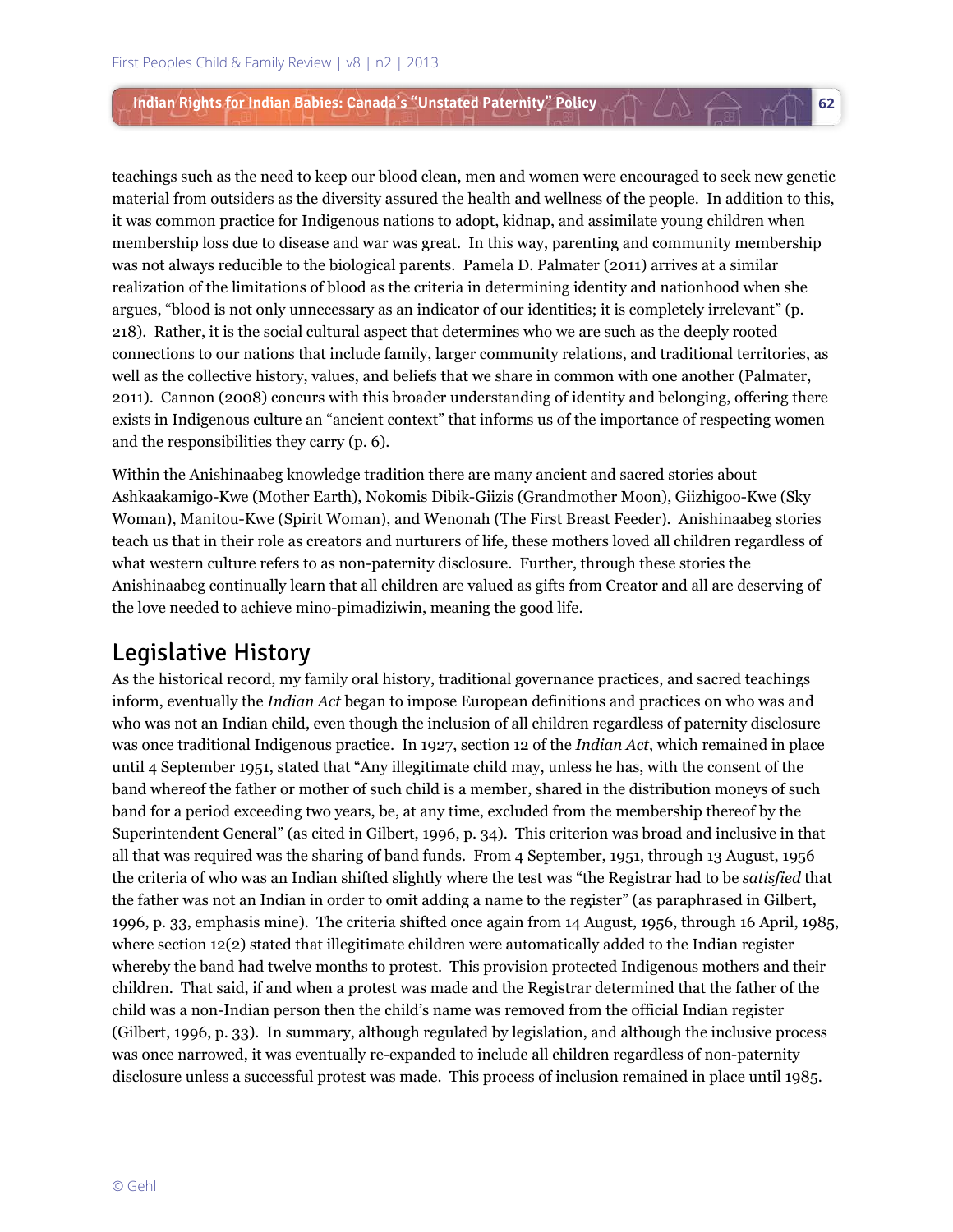### Aboriginal Affairs' Unstated Paternity Policy Explained

Along with the issues that McIvor continues to pursue, today there is an additional form of sex discrimination of which few are aware. This sex discrimination is particularly disconcerting as it places many Indigenous children at risk of being denied their entitlement to Indian status registration and consequently First Nation band membership and treaty rights. This sex discrimination pertains to the Indigenous children whose father's signature is not on their birth certificate. Today, when a child is born and for some reason the father is unable to or does not sign the birth certificate A.A.N.D.C. assumes the father is a non-Indian person as defined by the *Indian Act*. This A.A.N.D.C. unstated paternity policy is best thought of as the application of a negative presumption of paternity, and it occurs whether the parents are married or not. Succinctly, a father's signature must appear on a child's long form birth certificate as it is the long form birth certificate, and both parental signatures, that are relied upon in determining if a child is entitled to Indian status registration.

**63**

Interestingly, as with the sex discrimination that McIvor continues to challenge, this sex discrimination was created through the remedial action of the 1985 amendment to the *Indian Act*. What is really important here is that in actuality today the *Indian Act* is silent on this very matter of missing fathers' signatures. Regardless of this legislative silence, through A.A.N.D.C.'s unstated paternity policy these children are placed at risk for the denial of Indian status registration. More particularly, when administrating applications for status registration, this policy instructs the assumption of a non-Indian father to all applicants where a father's signature is lacking.<sup>18</sup> Through this unfair negative assumption of paternity, when a mother is registered under section 6(1), the stronger form of Indian status, and a status Indian father does not sign the birth certificate the child is only registered under 6(2). While this child is entitled to Indian status registration, when a mother is registered under 6(2), the weaker form of Indian status, and a status Indian father does not sign the birth certificate the child is deemed a non-status person (Gehl, 2006, 2013).

What is really dubious about this policy assumption is that A.A.N.D.C. relies on a discourse – unstated paternity – and practice that blames and targets mothers and their babies. Clearly there is the need to understand the situation from the perspective of mothers.<sup>19</sup> My own reasoning informs me that sometimes, due to an abuse of power and sexual violence such as incest and rape, mothers may not obtain the father's signature on the child's birth registration form because they do not want the father to know about the child or have access to the child. Such situations may be best referred to as unreported and unnamed paternity. Again relying on my own reasoning sometimes a mother may record the father's name on the child's birth registration form, yet he refuses to sign the form because he needs to protect his standing in the community, and/or a marriage to another woman, and/or to avoid having to make child support payments, and/or the loss of his driver's license should he not make his child support payments. Such situations may be best referred to as unacknowledged and unestablished paternity. Further, I have been told that in some situations mothers do record the father's name on the birth registration form, but because the father's signature is not obtained, an official of the government of Canada blanks-out his name. Alternately stated, an official removes the father's name from the birth form. Still further, I have also been told that in many situations the father may not be present during the birth of the child, such as when

<sup>&</sup>lt;sup>18</sup> This A.A.N.D.C. unstated paternity policy also applies to non-Indigenous women whose child's father is a registered status Indian, yet for some reason his signature is not on the birth certificate.

 $19$  In this paragraph I present my own thinking on the topic, as well as knowledge that has emerged through many conversations I have had with Indigenous mothers and community members.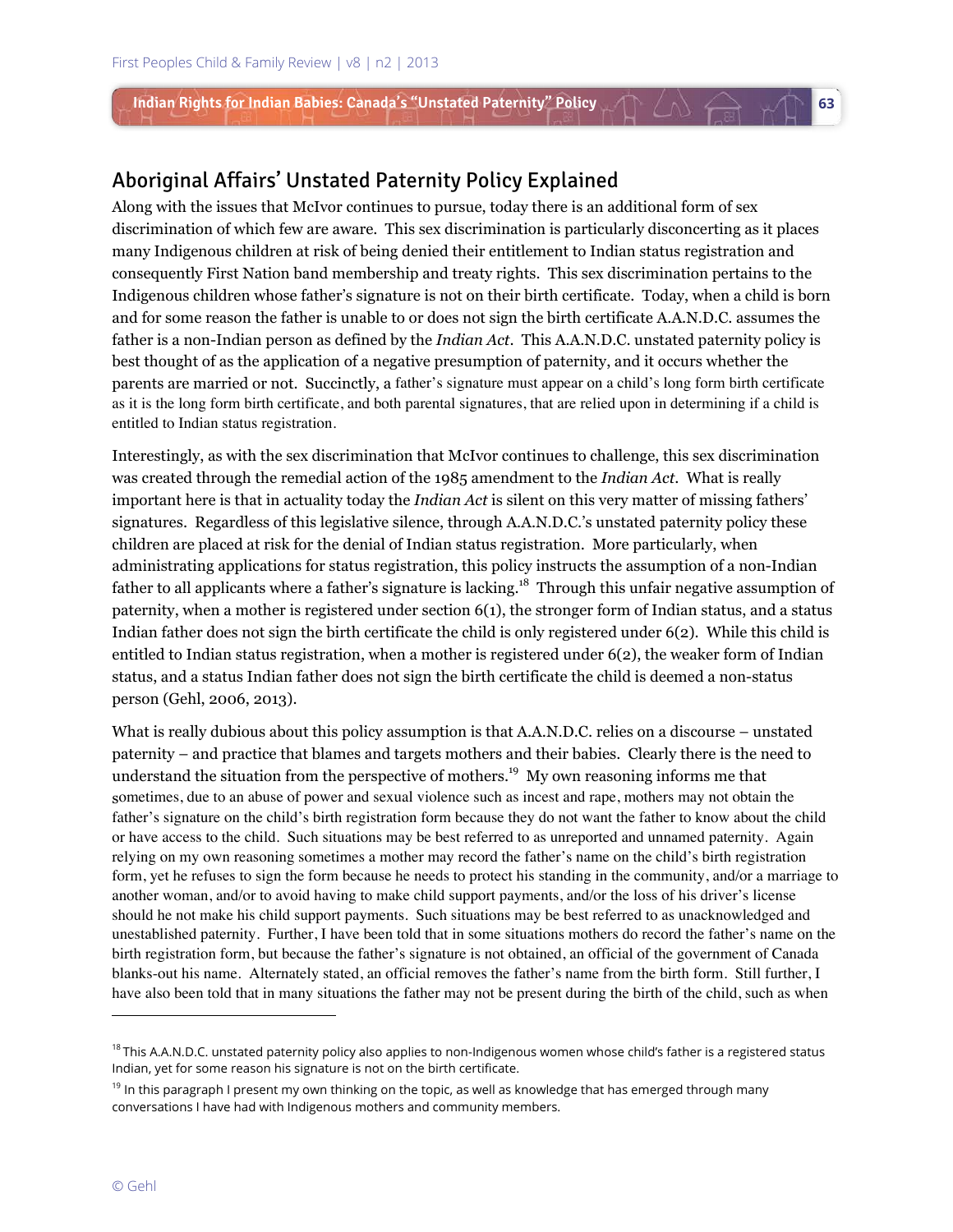the mother is flown outside of her community to give birth as many communities are not equipped to fulfill this necessary area of health care. Moreover, once again my own reasoning informs me that sometimes the father dies prior to the birth of his child. Such situations may be best referred to as unrecognized paternity. Further, a child may be conceived through the sexual violence of rape, gang rape, sexual slavery, or through prostitution where, as a result, the mother does not know who the father is and, possibly needless to say, could care less who he is as she has other matters to address.<sup>20</sup> These latter situations may best named unknown paternity.<sup>21</sup>

**64**

### Statistics and Figures

According to Stewart Clatworthy (2003) between 1985 and 1999 as many as 37,300 children of so-called unstated paternity were born to status Indian mothers registered under 6(1). During this same time period as many as 13,000 children of so-called unstated paternity were born to status Indian mothers registered under 6(2). Through A.A.N.D.C.'s policy, these latter 13,000 children were immediately denied Indian status registration and, therefore, potentially band membership and treaty rights. In my personal curiosity and need to glean an idea of the number of children that may have been denied as of 2012, I performed a simple extrapolation of Clatworthy's figure of 13,000. If during a 14 year period 13,000 children have been denied Indian status, this averages to 928 annually. Taking this annual figure of 928 forward to the year 2012 – meaning 928 multiplied by 27 years – I calculate that as of 2012 as many as 25,000 Indigenous children have been denied through this policy. This is my estimate.

Mann (2009) provides the percentage rates of so-called unstated paternity respective to age for section 6(1) mothers which, unsurprisingly, is higher for younger mothers. For example, mothers under the age of 15 years had a rate of 45%. Mothers aged 15 to 19 had a rate of 30%. Further, mothers aged 20 to 24 had a rate of 19%, mothers aged 25 to 29 had a rate of 14%, whereas mothers aged 30 to 34 had a rate of 12%. Although these statistics represent rates for mothers registered under 6(1), it is not unreasonable to assume that similar rates also apply to mothers registered under 6(2). When reviewing these numbers and statistics it is important to appreciate that Indigenous women experience a high rate of sexual assault. Non-Indigenous women experience sexual assault at a rate of 23 incidents per 1000, and Indigenous women experience sexual assault at a rate of 70 incidents per 1000 (see Ontario Native Women's Association, 2013; see also Native Women's Association of Canada, 2010).

#### Administrative Remedies Offered and My Thoughts

According to Clatworthy (2003) 53% of so-called unstated paternity cases are unintentional, while the remainder, 47% are intentional. Unintentional situations emerge due to compliance issues such as the father's signature not being achieved because of his absence during the birth, the dissolution of the relationship, and the inability to pay administrative charges for changes requested after amendment deadlines have passed. Intentional situations emerge because of unstable relationships, a father's denial

<sup>&</sup>lt;sup>20</sup> I need to qualify that many women conceived through the sexual violence that occurred during their Residential School and Day School experience. In these situations it is highly unlikely that the father's signature would be recorded on the birth registration form.

<sup>&</sup>lt;sup>21</sup> While thinking through all these situations we also need to keep in mind that while a mother, grandmother, or greatgrandmother may know the father, this does not mean a child, a grandchild, or great-grandchild knows. Further, these categories − unstated, unreported, unnamed, unacknowledged, unestablished, unrecognized, and unknown paternity – also apply to the paternity of one's grandfather and/or great-grandfather.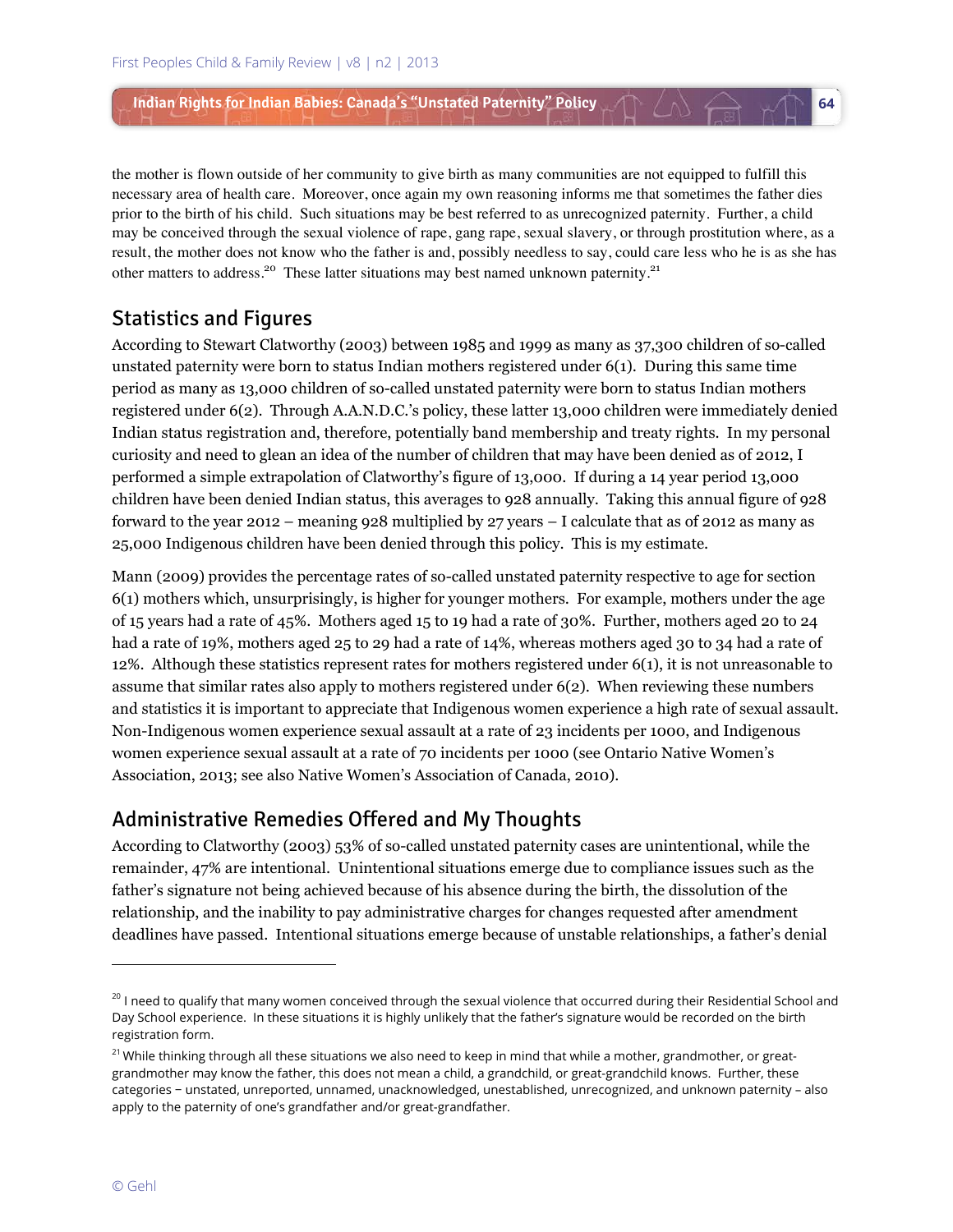of paternity, confidentiality concerns of the mother, child custody concerns, mothers afraid of losing Indian status registration or First Nation band membership, and an unwillingness to pay administrative fees for birth registration changes (Clatworthy, 2003, p. 16-18). Moving from this limiting framework Clatworthy offers a number of administrative remedies. These remedies include the development of a national policy; First Nation leadership development; the production of new resource materials for parents; education initiatives for parents; and the development of birth and status registration kits for parents (p. 19-22). For the most part these remedies emerge from an androcentric position.

**65**

 $\triangle$   $\triangle$ 

Fiske and George (2006) critique Clatworthy for failing to explore in greater detail why Indigenous mothers might not disclose who the father is. They argue, paternity disclosure can at times place women in "jeopardy, perhaps endanger them, and at the very least cause social conflicts where a man either denies paternity or refuses to acknowledge it to state authorities" (Fiske & George, 2006, p. 4). Similarly, the Native Women's Association of Canada (N.W.A.C.) (2007) has noted, "Issues related to personal safety, violence, or abuse may provide a reason for a woman deciding to disassociate herself with a former partner or spouse" (p.1). Adding, "mothers may wish to avoid custody or access claims on the part of the father: leaving the paternity unstated forms a partial protection against such actions by a biological father who may be unstable, abusive or engaged in unhealthy behaviours" (N.W.A.C., 2007, p. 1). Mann (2009) adds intentional situations also emerge when a mother knows who a father is yet is unwilling to identify and name the father when the pregnancy is the result of abuse, incest, or rape (p.33). Certainly Fiske and George, N.W.A.C., and Mann are getting closer to the issues and reality that many Indigenous women are forced to endure in a sexist and racist patriarchal society.

Mann (2005) offers her own discussion of administrative remedies. In some ways they do pick up where Clatworthy left off. Mann suggests; access to travel funding for fathers when mothers have to leave the community to give birth, birth forms signed in the community prior to the mother leaving to give birth, increased administrative support in communities, and alternatives to notarization when there is the need to amend birth registration forms (p. 21). In offering this discussion of remedies, Mann admits that they will serve little in situations where a mother for some very legitimate reason cannot or will not disclose the name the father. Mann then proceeds to offer several recommendations: the use of affidavits or declarations as proof of paternity by either the mother or father, or at the very least allow for affidavits or declarations to identify who the father is when the child is the result of sexual violence such as incest or rape; provide necessary resources when affidavits or declarations are required; the need for educational initiatives for both men and women; conduct research to determine additional administrative remedies; and conduct research where key stakeholders such as First Nation women and First Nation representatives are included throughout the development of policy or legislative change (p. 26). In this way, Mann's analysis moves in the right direction extending Clatworthy's limitations. But there is more thinking and research required.

Certainly, administrative remedies are within A.A.N.D.C.'s jurisdiction, and while these remedies offered by Clatworthy and Mann are on the right track – again, Mann more so – my own reasoning informs me that they do not begin to consider and thus address situations where a father, for whatever reason, while accepting paternity refuses to officially acknowledge paternity and sign their child's birth certificate. For example, it is common knowledge that sometimes fathers go through a period of insecurity and jealously when their partner becomes pregnant. When I think about this state of being I view it as analogous to the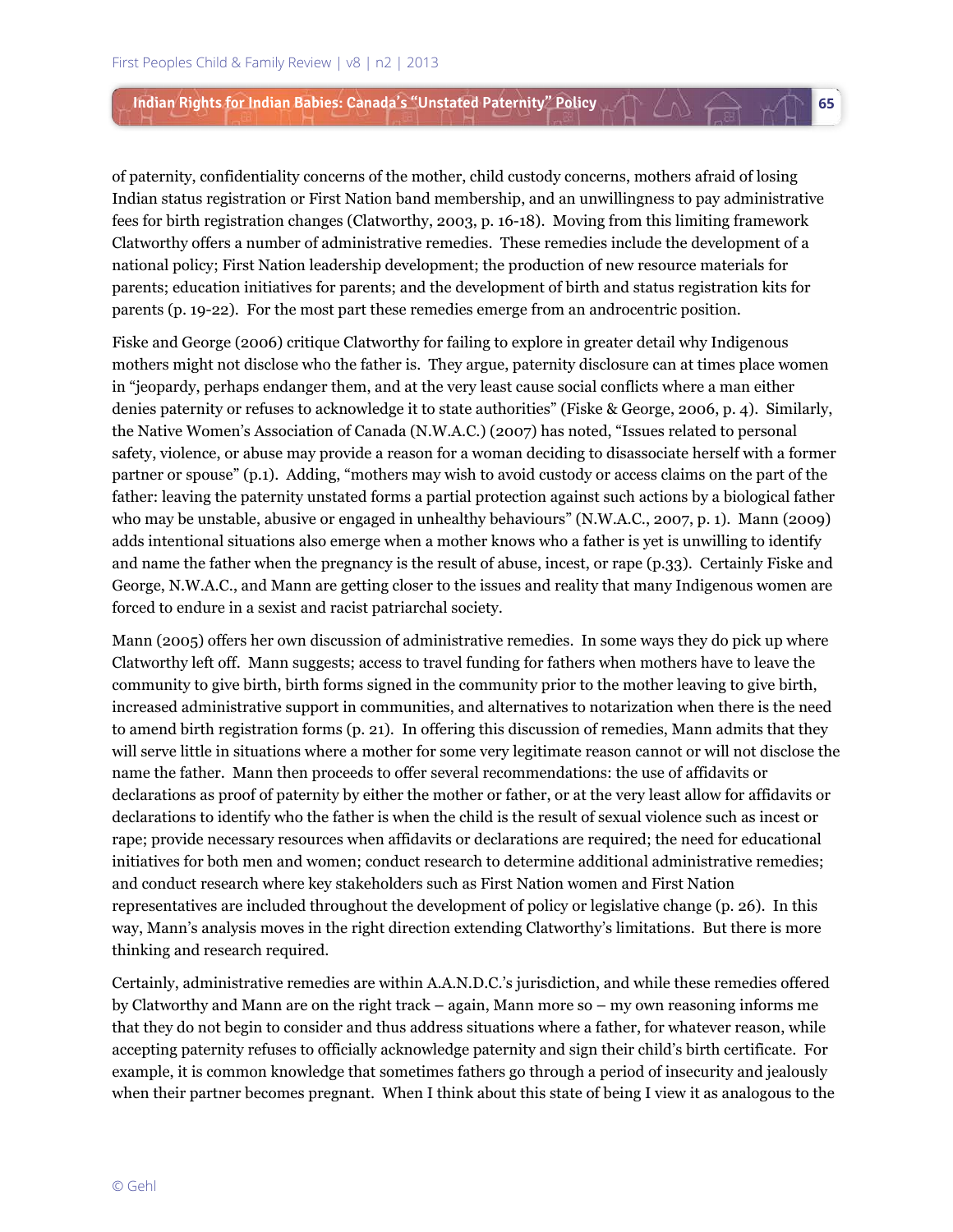postpartum depression – psychosis continuum that some mothers experience after childbirth. While this state of pathology has yet to be identified, named, and defined in the Diagnostic and Statistical Manual of Mental Disorders, and thus effectively addressed in our societal structures, many people know that it is during a woman's pregnancy when a father is more likely to become neglectful, abusive, and consequently likely to refuse to acknowledge paternity and sign a child's birth certificate.

**66**

 $\omega \leftrightarrow$ 

Nor for that matter, and again drawing from my reasoning, do these administrative remedies offered by Clatworthy and Mann address situations where a mother does not know who the father is due to situations of rape or gang rape by unknown perpetrators. While in some situations of sexualized violence a mother may know who the perpetrator is, in other situations she may not. Moreover, there may be more than one perpetrator. In addition, and this time drawing from my own experience of being denied Indian status, these administrative remedies offered do not address situations where an individual such as myself does not know who her grandfather was or is, and has no way of determining his identity. Like the Ogitchidaa Kwewag before me, I am forced to take the matter of an unknown paternity in my lineage, and consequently the denial of Indian status registration, through Canada's legal system.

That said, I think it is also important to understand that these remedies and recommendations offered by Clatworthy and Mann do not address situations where a non-Indigenous woman has a child with an Indian man yet for some reason is unable to attain the father's signature on their child's birth certificate. Certainly administrative remedies, whether at the policy level or legislative level, need to incorporate the realities of non-Indigenous mothers who have parented with Indian men. Further research is required, research that includes non-Indigenous mothers of Indigenous children as a stakeholder group.

As a measure of fairness, objectivity, and to assure this article is comprehensive, readers will find it interesting to know that A.A.N.D.C. (2012) offers three administrative remedies on this topic. First, A.A.N.D.C. recommends that applicants for Indian status have their birth certificate amended. Second, a statutory declaration signed by the applicant's mother and biological father should be provided. Third, in the event that a biological father is uncooperative, unavailable, or deceased, it is suggested that the applicant provide a statutory declaration from the biological father's family members that affirms what they believe. These remedies fail to address many of the issues discussed by Clatworthy, Mann, and myself and as such fail to crest the horizon of the issues.

The next section of this article offers a discussion about my process of litigating the matter of A.A.N.D.C.'s unstated paternity policy. Undoubtedly, lessons can be learned from people telling their stories.

# My Process of Navigating the Canadian Legal System

My grandfather's paternity in my father's lineage is both unknown and thus unstated. As a result I do not know who this man, or his ancestry, was or possibly is (Gehl, 2006, 2013). On my father's birth certificate his father's name and signature is left unrecorded. As I have discussed in this article, this situation of mine differs from that of a mother deciding not to name the father, and for that matter a situation where a father refuses to acknowledge – officially or unofficially − paternity. As the grandchild I can and will never know who this person was or is.

After a lengthy research period that began with the oral tradition with my kokomis as well as months of archival work at the Archives of Ontario searching for a link to an Indian ancestor, the Registrar of what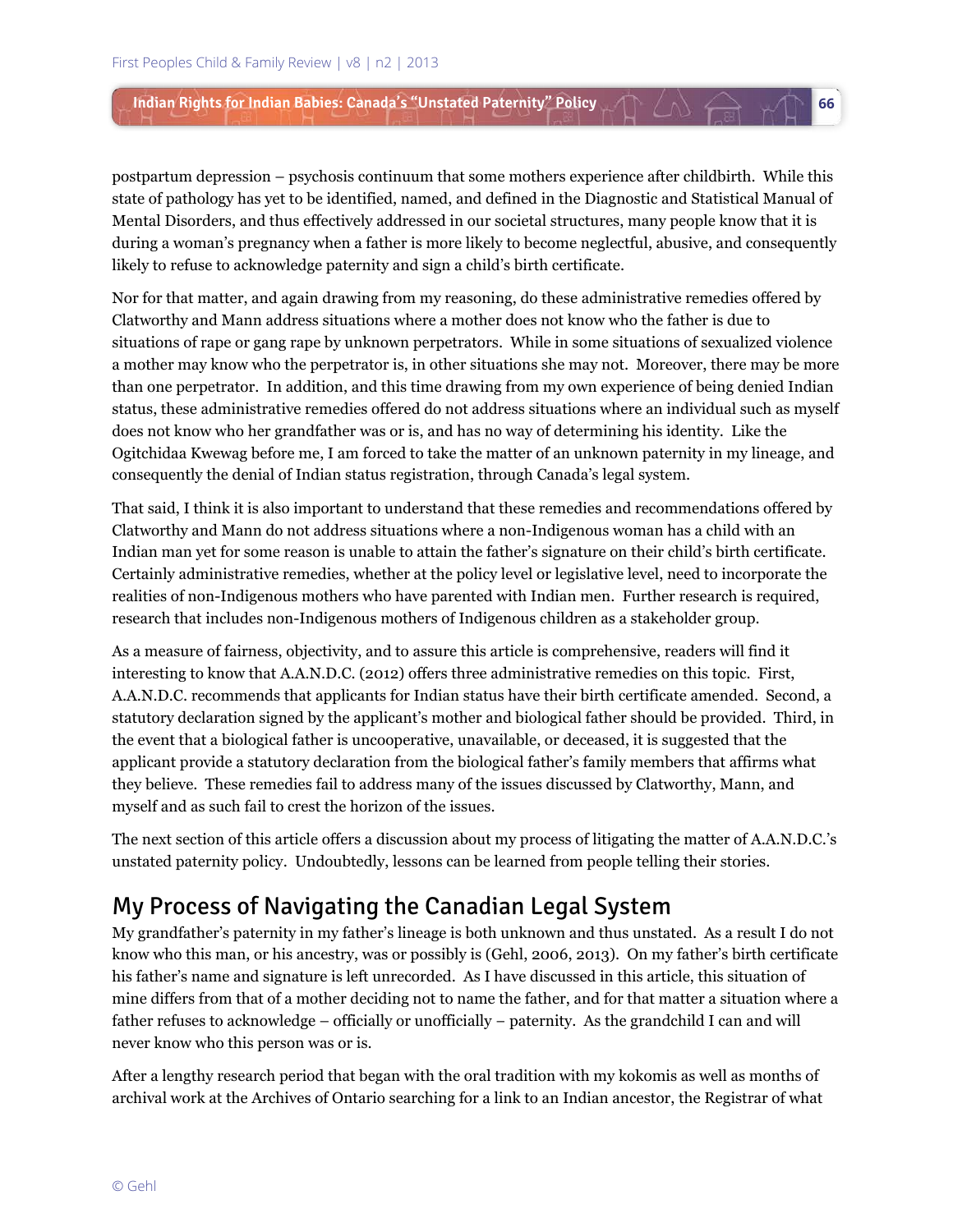was then called Indian and Northern Affairs Canada (I.N.A.C.) denied my application for status registration relying on their unstated paternity policy. Alternately understood, with their unstated paternity policy assumption I am denied Indian status as the second-generation cut-off rule is applied − meaning I.N.A.C. assumed my unknown grandfather (again, my father's father) was or is a non-Indian and my mother is not registered as a status Indian.

**67**

Interestingly, in applying the unstated paternity policy to my birth year (1962), I.N.A.C.'s policy was applied in a retroactive manner. Alternately stated, the new 1985 policy is applied to births that predated the policy's year of creation. It is in this way that the unstated paternity policy has a wider scope of denying Indigenous people Indian status registration, and it is in this way that the policy adds to the sex discrimination with which Indigenous women and their descendants have to contend. It was in 1995 when I first approached Aboriginal Legal Services of Toronto (A.L.S.T.) asking for help (Gehl, 2006, 2013). Shortly after this time, and following the requirement of the *Indian Act*, A.L.S.T. filed a protest on my behalf. In 1997, the Registrar of I.N.A.C. denied my protest claiming that my name was indeed *correctly omitted* from the Indian Register.

In sum, in I.N.A.C.'s process of determining my entitlement to Indian status registration, the Registrar assumed that my unknown, and thus unstated, grandfather was or is a non-Indian. Said another way, I.N.A.C. applied a negative assumption of paternity and as a result I am denied Indian status registration (Gehl, 2006, 2013). My case is significant and has implications for many First Nations mothers and their children. Regardless, my case was denied funding from the I.N.A.C. test case funding program as it seems they do not fund section 15 *Charter* challenges to the status provisions of the *Indian Act*. Nonetheless, in April 2000 we (A.L.S.T. and I) applied for and received funding from the Court Challenges Program of Canada. While the remainder of my funding remains intact, the Court Challenges Program is now defunct as it was one of the first programs the Harper Government cut when it came into power in September 2006.

In 2001, on my behalf, A.L.S.T. filed a statement of claim (also called an action or pleading) with the Ontario Superior Court of Justice, thus formally launching a challenge against the Attorney General of Canada (A.G.C.). A.L.S.T. was challenging the Registrar's assumption and administrative practice of non-Indian paternity in situations where the paternity of the applicant is unknown and consequently unstated. In October 2001, the Department of Justice (D.O.J.), representing the A.G.C., motioned to strike this statement of claim. The D.O.J. argued that there was no basis to attack an administrative decision under the *Charter*, meaning the challenge taken must be to the statute, meaning the *Indian Act* itself. On 8 November, 2001, seventeen days after the statement of claim was filed, Justice Swinton ruled in the A.G.C.'s favour (Gehl v. Canada, 2001). On 5 September, 2002, the Ontario Court of Appeal agreed with this lower court decision (Gehl v. Canada, 2002). Although my claim was struck, with the consent of the A.G.C., we were granted leave by the court to re-file a statement of claim as a challenge to the *Indian Act*. In November 2002, A.L.S.T. filed a second statement of claim. As with the first, the challenge is based on section 15 of the *Charter* – the equality guarantee. The discovery, affidavit, and cross-examination process is now complete and the expert reports are in. Recently, though, the case was dismissed because the timeline for the action had lapsed. On November 29, 2012, A.L.S.T. filed a motion to set aside the dismissal. This motion has been adjourned and the Master assigned the file is now seeking a deadline by which the matter must be heard before he approves and signs the order. Possibly needless to say here, as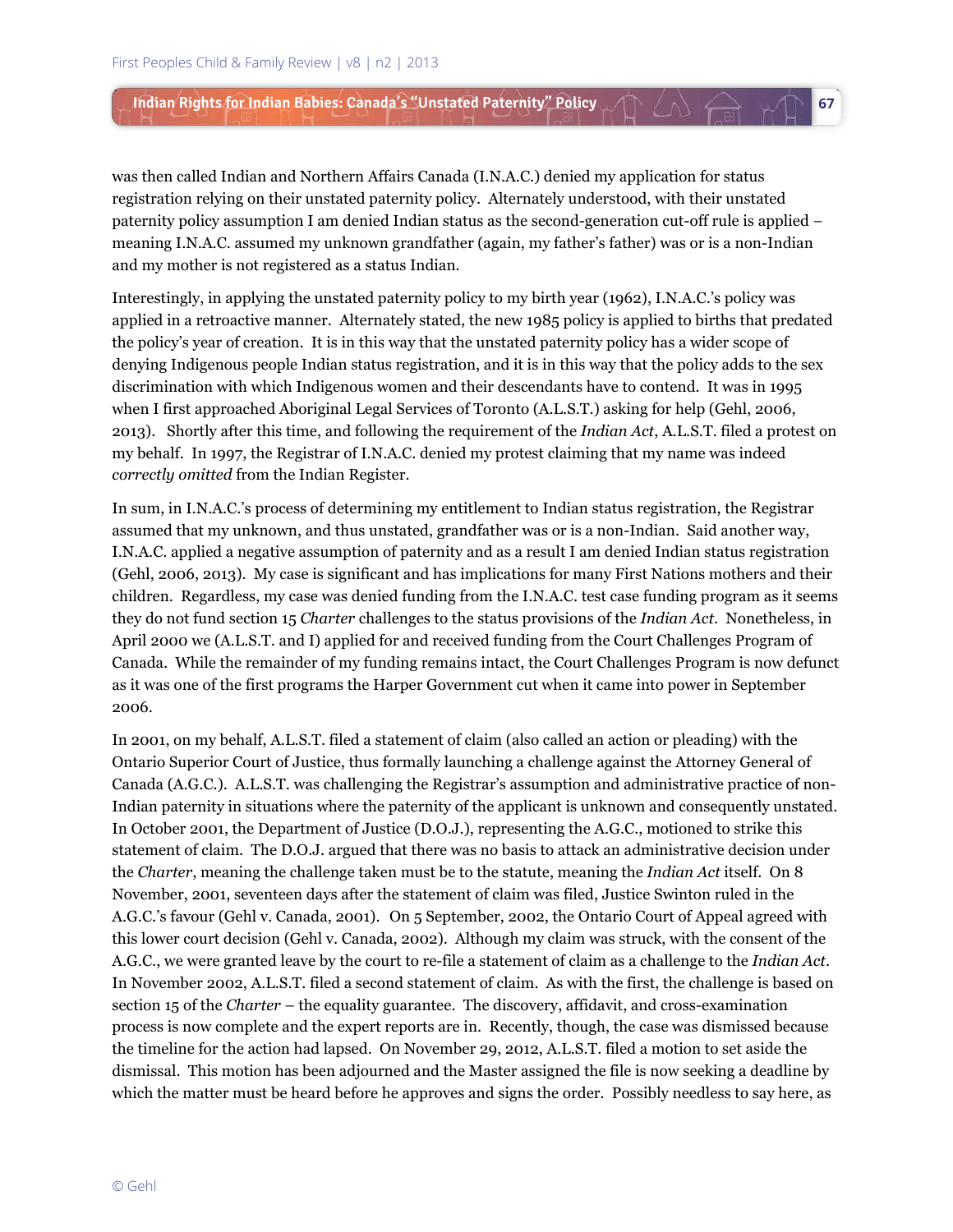McIvor (2004) has argued before me, my process of seeking equality in Canada has been "a hard and lonely road" (p. 111).

**68**

# Canada Violates International Conventions and Declarations

Given that Canada's unstated paternity policy violates the *Charter* and the *Constitution* it should come as little surprise to learn that through this policy, Canada is also violating several international conventions and declarations. To help the reader digest these international instruments and the sections of them that Canada violates I offer a numbered list here.

1. The *Universal Declaration of Human Rights*, adopted by the United Nations 1948:

Article 25(2), Motherhood and childhood are entitled to special care and assistance. All children, whether born in or out of wedlock, shall enjoy the same social protection.

2. The *International Covenant on Civil and Political Rights*, adopted by the United Nations1966:

Article 27, In those States in which ethnic, religious or linguistic minorities exist, persons belonging to such minorities shall not be denied the right, in community with the other members of their group, to enjoy their own culture, to profess and practise their own religion, or to use their own language.

3. The *Convention on the Rights of the Child*, adopted by the United Nations 1989:

Article 8 (1), States Parties undertake to respect the right of the child to preserve his or her identity, including nationality, name and family relations as recognized by law without unlawful interference; (2), Where a child is illegally deprived of some or all of the elements of his or her identity, States Parties shall provide appropriate assistance and protection, with a view to re-establishing speedily his or her identity; Article 30, In those States in which ethnic, religious or linguistic minorities or persons of indigenous origin exist, a child belonging to such a minority or who is indigenous shall not be denied the right, in community with other members of his or her group, to enjoy his or her own culture, to profess and practise his or her own religion, or to use his or her own language.

4. The *Declaration on the Rights of Indigenous Peoples*, adopted by the United Nations 2007:

Article 33(1), Indigenous peoples have the right to determine their own identity or membership in accordance with their customs and traditions. This does not impair the right of indigenous individuals to obtain citizenship of the States in which they live; (2), Indigenous peoples have the right to determine the structures and to select the membership of their institutions in accordance with their own procedures.

5. The *Convention on the Prevention and the Punishment of the Crime of Genocide*, adopted by the United Nations 1948 includes in its definition of genocide:

Article 2 (e), forcibly transferring children of the group to another group.

### Summary and Conclusion

Despite decades of advocacy and litigation work by Indigenous women that eventually led to amendments to the *Indian Act*, under A.A.N.D.C.'s current regime of determining Indian status registration, and as of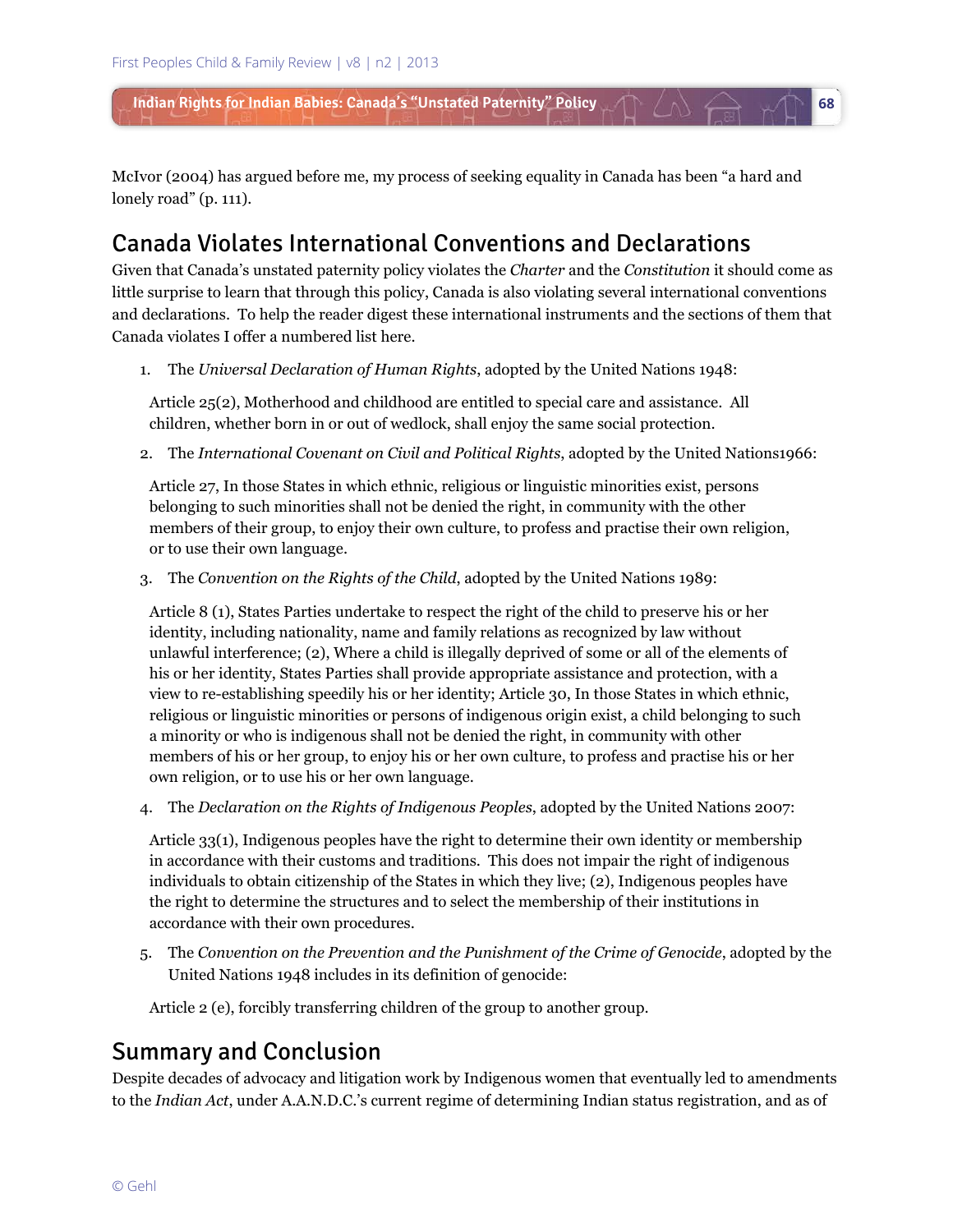1985, a father must sign his baby's birth certificate for his Indian status registration to be factored into the child's eligibility. Otherwise, through an unstated paternity policy the Registrar of A.A.N.D.C. applies a negative assumption of paternity whereby the child may not be entitled to Indian status and consequently band membership, and their treaty rights. This assumption of non-Indian paternity is sex discrimination.

**69**

What is particularly disturbing about A.A.N.D.C.'s unstated paternity policy is the way it targets Indigenous mothers and children. As I have discussed in this article, women sometimes conceive through an abuse of power such as in situations of incest, rape, gang rape, sexual slavery, and prostitution where as such the terms un-reported, unnamed, unacknowledged, un-established, unrecognized, and unknown paternity are more appropriate descriptors than the inadequate "unstated".

Through the creation of the 1985 A.A.N.D.C. unstated paternity policy it is now clear to me that the remedial legislation intended to eliminate the sex discrimination was little more than an opportunity for Canada to manipulate the legislative change process into an opportunity to create new and worse forms of sex discrimination. While many people may correctly argue additional research is required in remedying A.A.N.D.C.'s unstated paternity policy, it is my contention that a well-defined research methodology alone will not resolve the issues faced by Indigenous women. It is my view that the legislative silence presently coded in the *Indian Act* was manipulatively crafted by sexist and racist patriarchs as a mechanism to then create discriminatory policy at the departmental level. A.A.N.D.C.'s unstated paternity policy is a new low for the Canadian state that is "morally reprehensible" (McIvor, 2004 p. 133).

It is precisely this A.A.N.D.C. unstated paternity policy that is preventing me from Indian status registration and consequently First Nation band membership in my kokomis' community, citizenship in the broader Anishinaabek citizenship endeavour, as well as access to my treaty rights such as health care. When A.A.N.D.C. denies me Indian status registration they deny me important aspects of my identity as an Indigenous person, and as a result my right to live mino-pimadiziwin as an Algonquin Anishinaabekwe. It is precisely for this reason, as well as for young mothers and their babies, that I continue my effort.

### Acknowledgments

Many people have consulted and worked on what has become known as "the Gehl file" while other people have been personally supportive. These people include, and may not be limited to, Nikolaus Gehl, Kimberly Murray, Jonathan Rudin, Brian Eyolson, Katherine Hansel, Sunil Matai, Amy Britton-Cox, Karen Spector, Amanda Driscoll, Mandy Wesley, Kirby Whiteduck, Mary Eberts, Kent Roach, Gwen Brodsky, Sharon McIvor, Shelagh Day, Michael Posluns, Marisha Roman, Jeannette Corbiere-Lavell, Dawn Harvard, Kathleen McHugh, Marianne Borg, Karen Green, Georgina Varga, Collette Scale, Wayne Beaver, Mary Laronde, Viola Thomas, Esther Gilbank, Larry Gilbert, Karen Lynn, Christa BigCanoe, Lerina Koornhof, Michelle M. Mann, and James S. Frideres. I also need to acknowledge the efforts of two anonymous peer reviewers whose comments and suggestions served to strengthen this article. Chi-Miigwetch kino nda-nwendaaginag! (Thank you to all my relations!).

### References

Aboriginal Affairs and Northern Development Canada. (2012, April 12). *Unstated paternity on birth certificate: Quick facts on documentation required*. Retrieved from http://www.aadnc-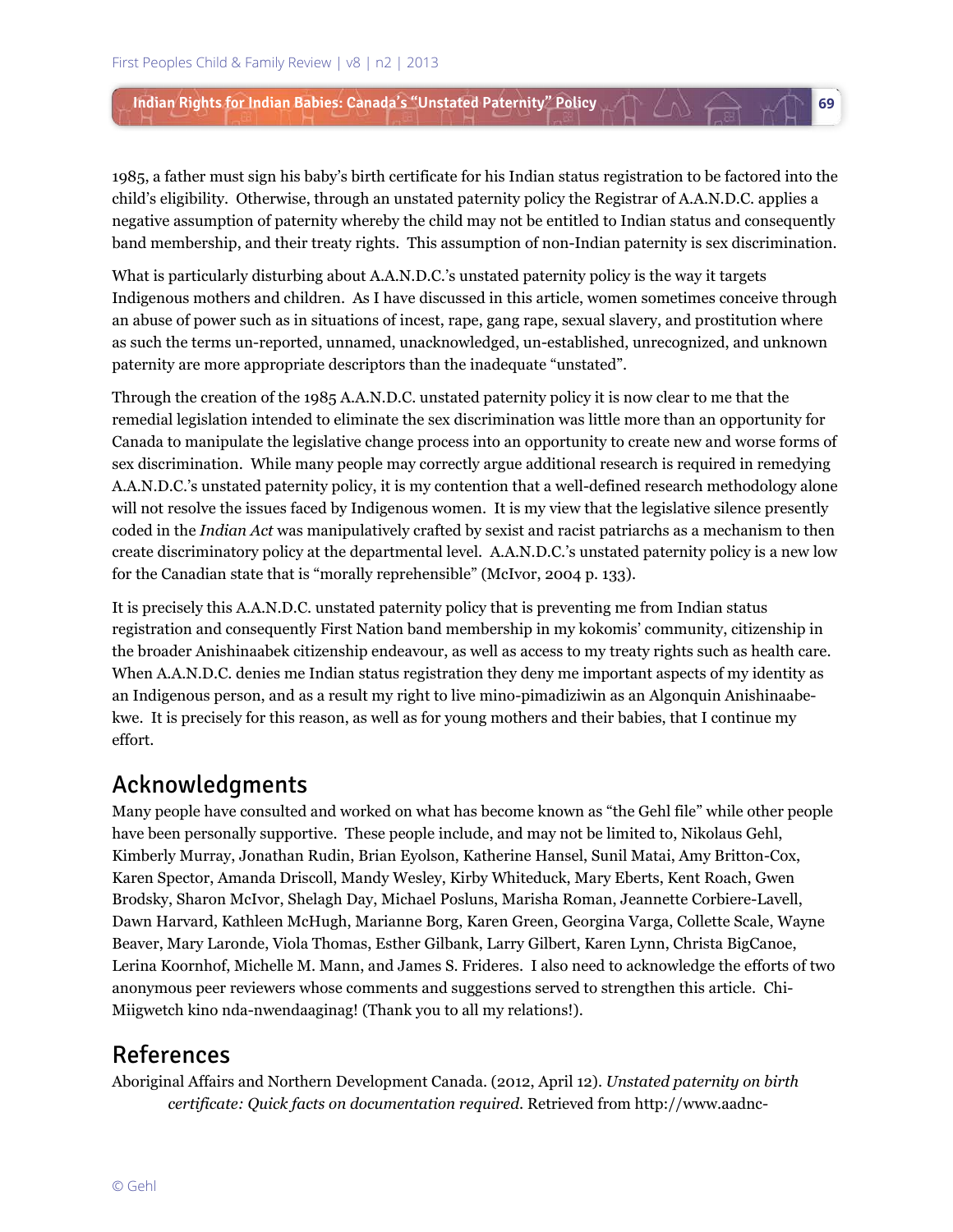aandc.gc.ca/eng/1334234251919

Bagot Commission Report. (1844-5). "Report on the Affairs of The Indians in Canada." Journals of the Legislative Assembly of the Province of Canada. App. EEE.

**70**

- Bagot Commission Report. (1847). "Report on the Affairs of The Indians in Canada." Journals of the Legislative Assembly of the Province of Canada. App. T.
- Battiste, M., & Henderson, J. Y. (2000). *Protecting Indigenous knowledge and heritage: A global challenge*. Saskatoon: Purich.
- Blackstock, C. (2011). Wanted: Moral courage in Canadian child welfare. *First Peoples Child and family Review, 6*(2), 35-46. Retrieved from http://www.fncaringsociety.com/sites/default/files/Revised\_Blackstock\_pp\_35-46.pdf
- Bear, S., with the Tobique Women's Group. (1991). You can't change the Indian Act? In J. D. Wine & J. L. Ristock (Eds.), *Women and social change: Feminist activism in Canada* (pp. 198-220). Toronto, ON: James Lorimer and Company.
- Birenbaum, J. (2010, May 5). *Women's Legal Education and Action Fund (LEAF) calls on the Conservative Government to withdraw its opposition to Amended Bill C-3* [News Release]. Retrieved from http://www.leaf.ca/media/releases/Press\_Release\_May\_5\_2010\_Bill\_C-3.pdf
- Borrows, J. (2002). Wampum at Niagara: The Royal Proclamation, Canadian legal history, and selfgovernment. In M. Asch (Ed.), *Aboriginal and treaty rights in Canada: Essays on law, equality, and respect for difference* (pp. 155-172). Vancouver, BC: UBC Press.
- Canadian Bible Society. (1979). *Good news Bible with Deuterocanonical and Apocryphal books*. Glasgow, UK: William Collins Sons & Co. Ltd.
- Cannon, M. J. (2008). *Revisiting histories of gender-based exclusion and the new politics of Indian identity*. Retrieved from http://fngovernance.org/ncfng\_research/martin\_cannon.pdf
- Castellano, M. B. (2000). Updating Aboriginal traditions of knowledge. In G. J. Sefa Dei, B. L. Hall & D. Goldin Rosenberg (Eds.), *Indigenous Knowledges in global contexts: Multiple readings of our world* (pp. 21-36). Toronto, ON: U of T Press.
- Clatworthy, S. (2003, January 20). *Factors contributing to unstated paternity*. Retrieved from http://dsp-psd.pwgsc.gc.ca/Collection/R2-255-2003E.pdf
- Day, G. M. (1979). The Indians of the Ottawa valley. *Oracle 30*, 1-4.
- Day, S. (2011, January 6). 153 years of sex discrimination is enough. *The Star*. Retrieved from http://www.thestar.com/opinion/editorialopinion/article/916682--153-years-of-sexdiscrimination-is-enough
- Day, S., & Green, J. (2010). Sharon McIvor's fight for equality. *Herizons, 24*(1), 6-7.
- Eberts, M. (2010). McIvor: Justice delayed-again. *Indigenous Law Journal, 9*(1), 15-46.
- Fiske, J., & George, E. (2006). *Seeking alternatives to Bill C-31: From cultural trauma to cultural*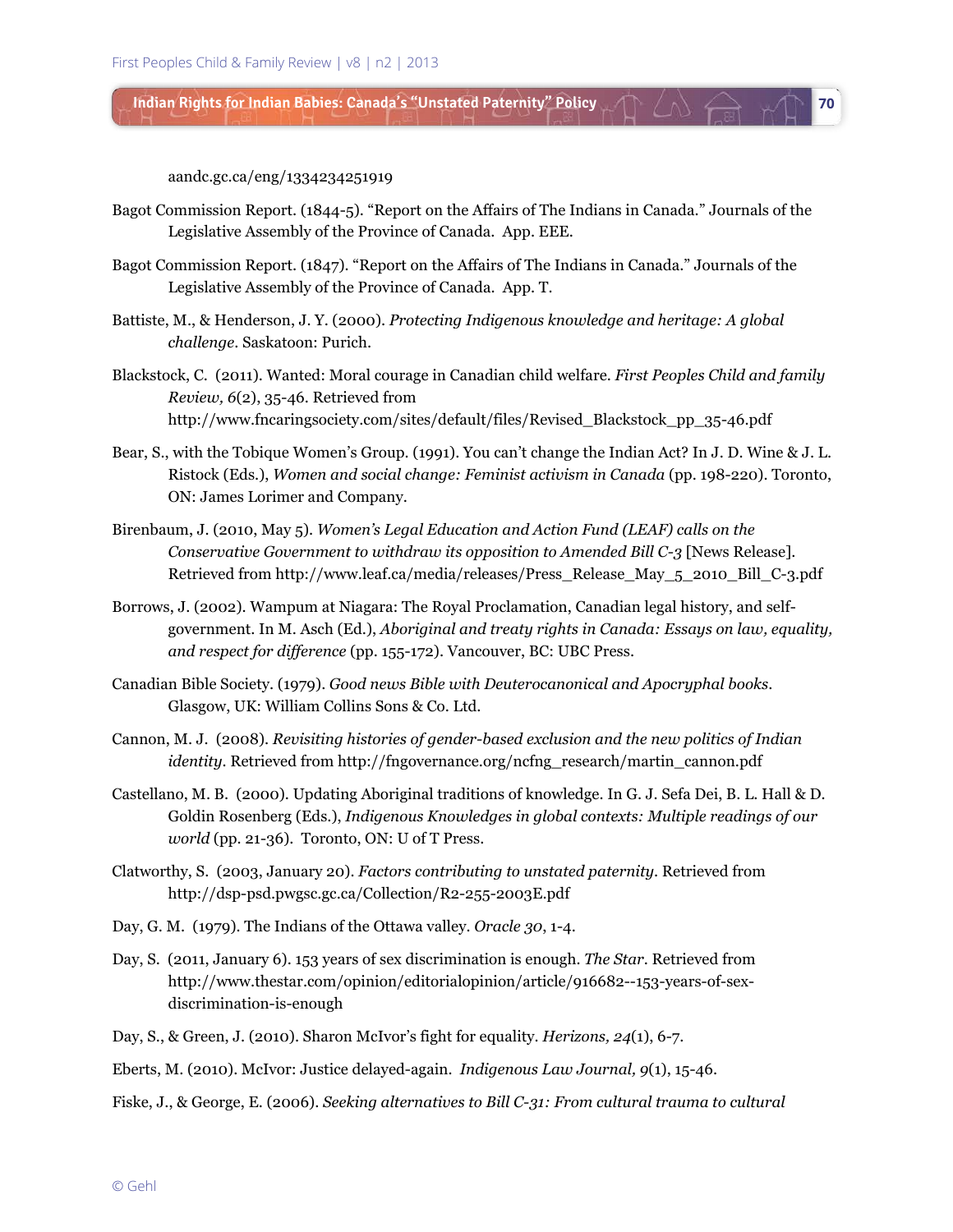*revitalization through customary law.* Ottawa, ON: Status of Women Canada.

Gehl v. Canada (Attorney General). (2002, September 5). CanLII 45043 (ON CA). Retrieved from http://canlii.ca/t/1cq7s

**71**

I LN fai w

- Gehl v. Canada (Attorney General). (2001, November 8). CanLII 28346 (ON SC). Retrieved from http://canlii.ca/t/1wc6s
- Gehl, L. (2012). Debwewin journey: A methodology and model of knowing. *AlterNative, 8*(1), 53-65.
- Gehl, L. (2012). Unknown and unstated paternity and The Indian Act: Enough is enough! *Journal of the Motherhood Initiative for Research and Community Involvement, 3*(2), 188-199.
- Gehl, L. (2011, February). Indigenous knowledge, symbolic literacy and the 1764 Treaty at Niagara [Federation for the Humanities and Social Sciences Blog post]. Retrieved from http://www.ideasidees.ca/blog/indigenous-knowledge-symbolic-literacy-and-1764-treaty-niagarax
- Gehl, L. (2006). 'The Queen and I': Discrimination against women in the Indian Act continues. In A. Medovarski & B. Cranney (Eds.), *Canadian woman studies: An introductory reader* (2nd ed., pp. 162-171). Toronto, ON: Inanna Publications and Education Inc.
- Gehl, L. with Ross. H. (2013). Disenfranchised spirit: A theory and a model. *Pimatiziwin: A Journal of Aboriginal and Indigenous Community Health, 11*(1), 31-42.
- Gilbert, L. (1996). *Entitlement to Indian Status and membership codes in Canada*. Scarborough, ON: Carswell Thomson Canada Ltd.
- Haesler, N. (2010, November 12). B.C. Aboriginal woman taking status battle to the UN: Sharon McIvor says Canada continues to discriminate under Indian Act. *Vancouver Sun*. Retrieved from http://www.vancouversun.com/life/Aboriginal+woman+taking+status+battle/3817575/story.ht ml
- Jamieson, K. (1978). *Indian women and the law in Canada: Citizens minus*. Ottawa, ON: Minister of Supply and Services, Canada.
- Keung, N. (2009, May 10). 'Status Indians' face threat of extinction: In some communities, last children with historic rights will be born as early as 2012. *The Toronto Star*. Retrieved from http://www.thestar.com/news/canada/article/631974
- Mann, M. M. (2009, Winter). Disproportionate & unjustifiable: Teen First Nations mothers and unstated paternity policy. *Canadian Issues*, 31-36.
- Mann, M. M. (2005, June). *Indian registration: Unrecognized and unstated paternity*. Ottawa, ON: Status of Women Canada. Retrieved from http://www.michellemann.ca/articles/Indian%20Registration%20- %20Unrecognized%20and%20Unstated%20Paternity.pdf
- McIvor, S. (2010, December 6). *Testimony before the Standing Senate Committee on Human Rights*. Retrieved from http://www.parl.gc.ca/40/3/parlbus/commbus/senate/Com-e/huma-e/08eve.htm?Language=E&Parl=40&Ses=3&comm\_id=77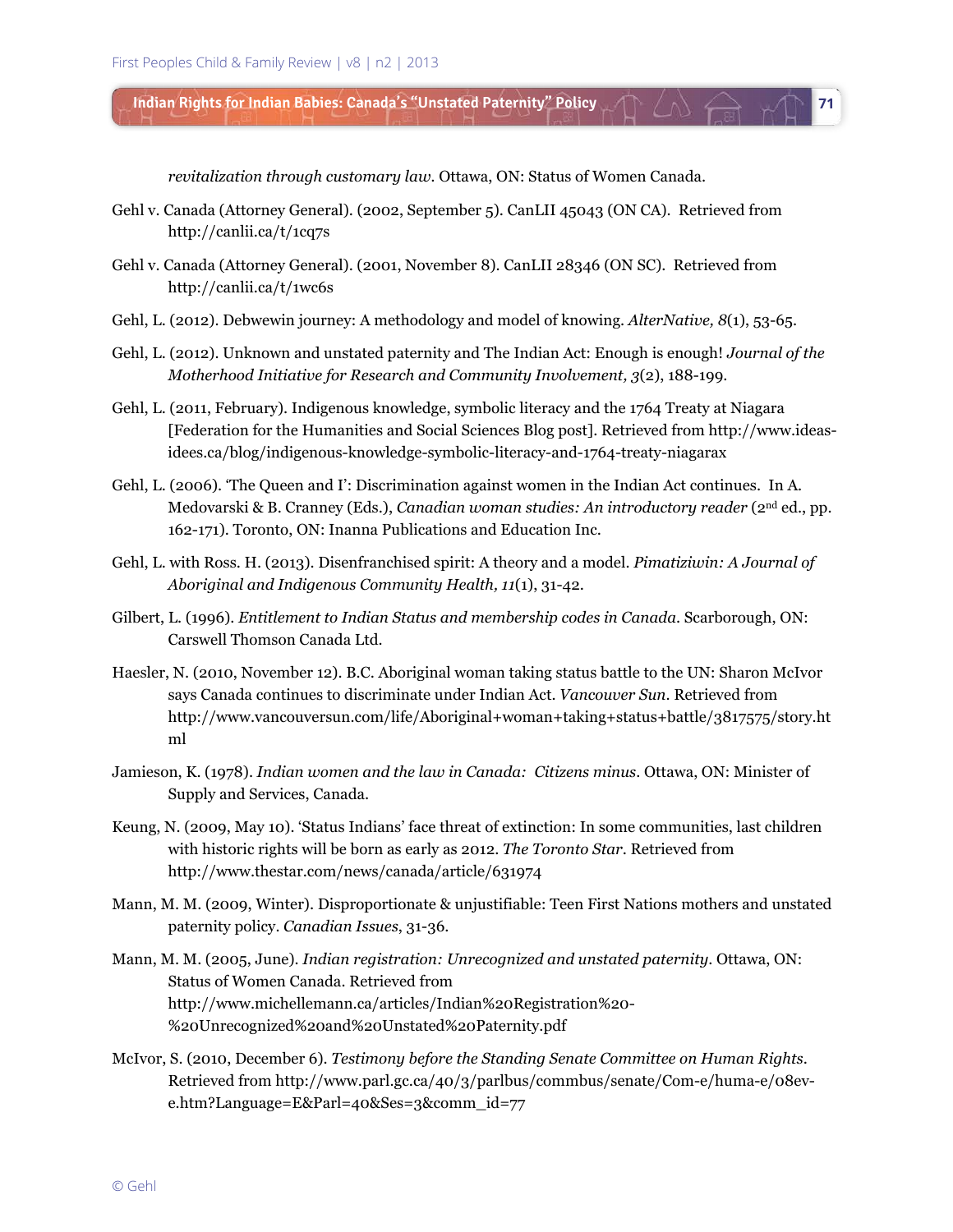McIvor, S. D. (2004). Aboriginal women unmasked: Using equality litigation to Advance women's rights. *Canadian Journal of Women and the Law 16*(1), 106-136.

**72**

ILN <del>(a</del>

- McIvor, S. D. (1995). Aboriginal women's rights as 'existing rights'. *Canadian Woman Studies, 15*(2-3), 34-38.
- McIvor, S. & Brodsky, G. (2010, April 13). *Equal registration status for Aboriginal women and their descendants: Sharon McIvor's comments on Bill C-3, An Act to promote gender equity in Indian registration by responding to the Court of Appeal for British Columbia decision in McIvor v. Canada (Registrar of Indian and Northern Affairs*). Submission to the House of Commons Standing Committee on Aboriginal Affairs and Northern Development.
- Miller, J.R. (2004). *Lethal legacy: Current Native controversies in Canada*. Toronto: McClelland & Stewart.
- Monture-Angus, P. (1999). *Thunder in my soul: A Mohawk woman speaks*. Halifax, NS: Fernwood Publishing Company Ltd.
- Moss, W. (1987). *History of discriminatory laws affecting Aboriginal People*. Ottawa, ON: Library of Parliament.
- Native Women's Association of Canada. (2007, June 20-22). *Aboriginal women and unstated paternity: An issue paper*. Retrieved from http://www.laa.gov.nl.ca/laa/naws/pdf/nwac-paternity.pdf
- Native Women's Association of Canada. (2010). *What their stories tell us: Research findings from the Sisters In Spirit initiative*. Retrieved from http://www.nwac.ca/sites/default/files/reports/2010\_NWAC\_SIS\_Report\_EN.pdf
- O'Donnell, V. & Wallace, S. (2012, February 24). *First Nations, Métis and Inuit women*. Retrieved from http://www.statcan.gc.ca/pub/89-503-x/2010001/article/11442-eng.htm
- Office of the Treaty Commission. (2011, March 1). *We are all treaty people*. Retrieved from http://www.otc.ca/
- Ontario Native Women's Association. (2013, July 28). *Fact Sheet: Violence against Aboriginal women*. Retrieved from http://www.onwa-tbay.ca/upload/documents/vaw-fact-sheet.pdf
- Palmater, P. D. (2011). *Beyond blood: Rethinking Indigenous identity*. Saskatoon, SK: Purich Publishing Limiting.
- Silman, J. (1987). *Enough is enough: Aboriginal women speak out*. Toronto, ON: The Women's Press.
- Simpson, L. (2003, October 15). Traditional Ecological Knowledge: Marginalization, Appropriation and Continued Disillusion. Retrieved from http://iportal.usask.ca/purl/IKC-2001-Simpson.pdf
- Speck, F. G. (1915). Family Hunting Territories and Social Life of Various Algonkian Bands of the Ottawa Valley. Canada: Department of Mines, Geological Survey Memoir 70. Anthropological Series No. 8. 1-30.
- Stevenson, W. (1999). Colonialism and First Nations women in Canada. In E. Dua & A. Robertson (Eds.),